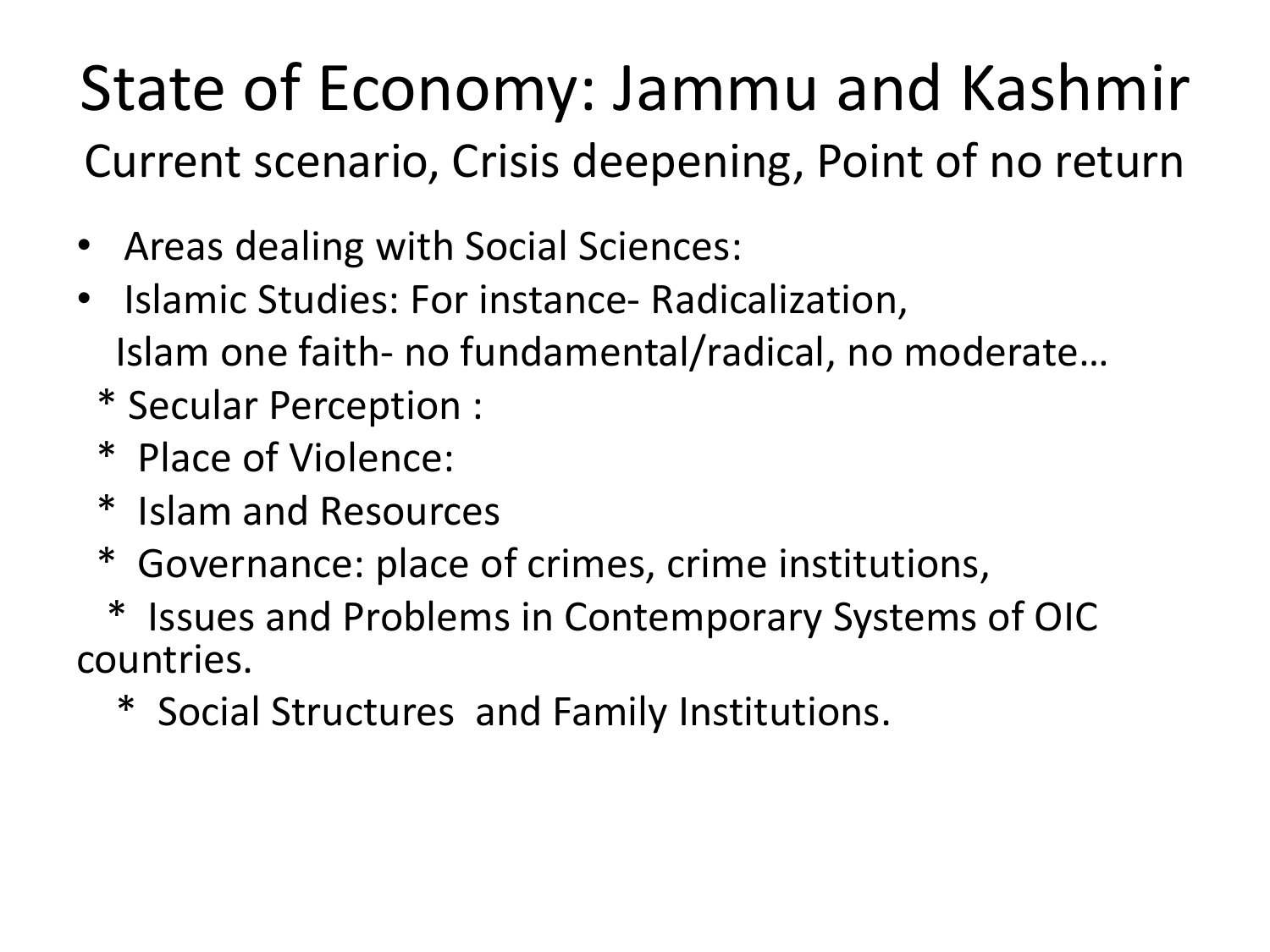#### Agrarian Economy: Structural Change Shrinking economy

- Primary Sector
- Agrarian economy in historical perspective
- Agriculture was primitive with irrigation system in place during Hindu period. Sultenate established by Shahmeer in 1339 after Kotarani was defeated at Inderkote(Safapore) and Shahmeers ruled for 222 years, up to 1561 AD.
- Agriculture predominant sector. Production had declined during oppressive Hindu rule, oppressive tax system, population left villages, depopulated. Shahmeer abolished oppressive taxes, imposed 1/6 of produce tax, thus villages were repopulated with passage of time. During Sultenate period Budshah (1420-1470) is a golden era, built canals, improved old ones production increased- kharif crops and rabi crops flourished.
- Land classification: 1. Abi (irrigated) 2 Lalmi arid land 3Bagh (orchard) 4 Marg Meadows-grazing 5 floating gardens Vegitables
- Mughal Period: land about 41000 sq kanals and 10 thousand for agri. One-fourth production 0.95 lac tons food self sufficient and under saffrom 4527 acres 1887-93
- Sikh and Dogra rule: Oppression reemerges, peasants left with subsistence, social and economic exploitation, Wingate and Lawrance settlements, Freedom struggle,
- Emancipation programme 1948-49, Naya Kashmir Manefesto
- Big Landed Estates Abolition Act, 1949-50, Debt Relief Act, 1948
- Big Landed Estates Abolition Act- 1949-50
- 9000 Jagirs abolished, 4.5 lac acres of land given to landless.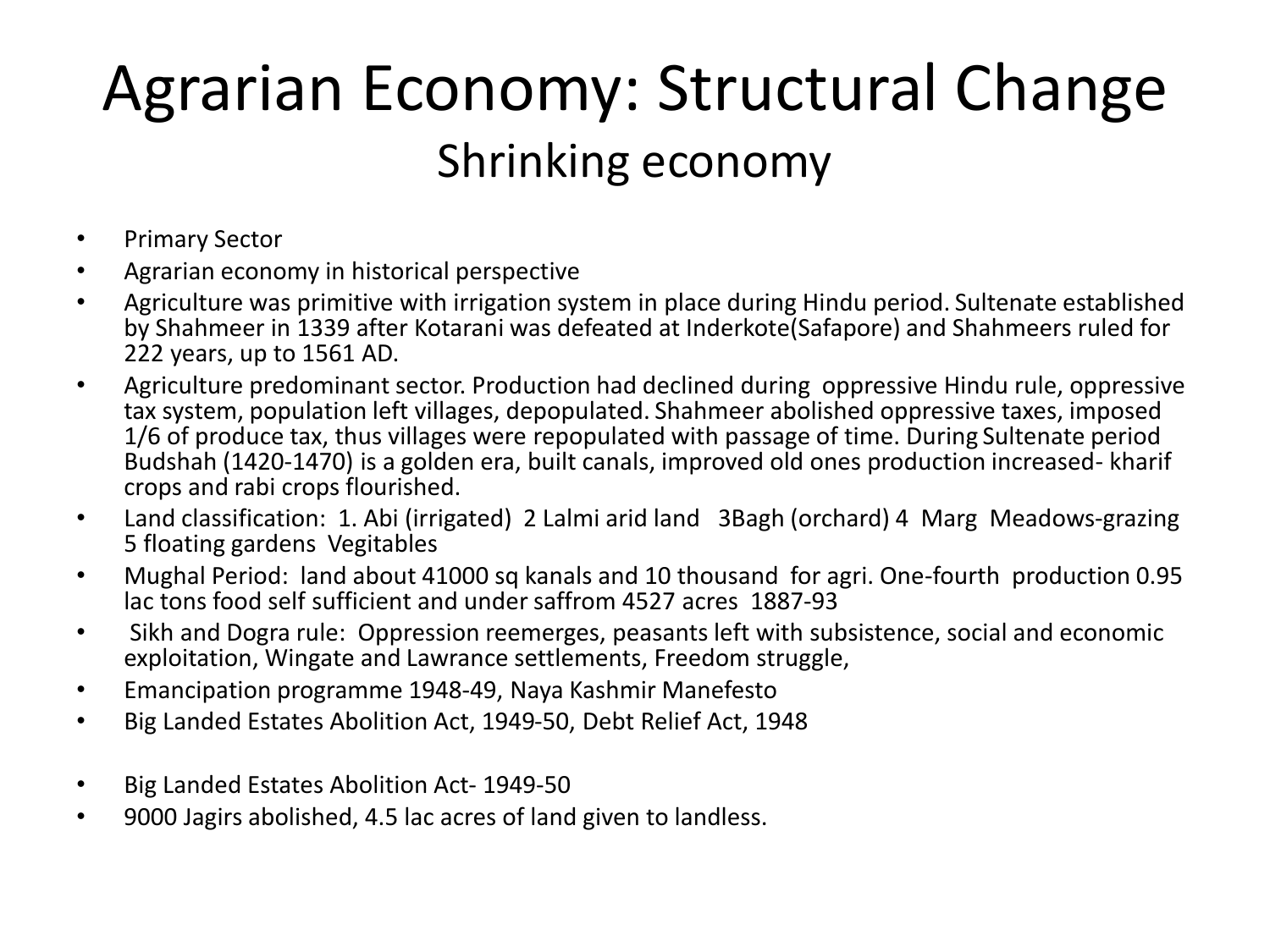### Principal features of land redistribution

- Land ceiling on the lower side
- Orchards exempted from ceiling laws
- No compensation to erstwhile landlords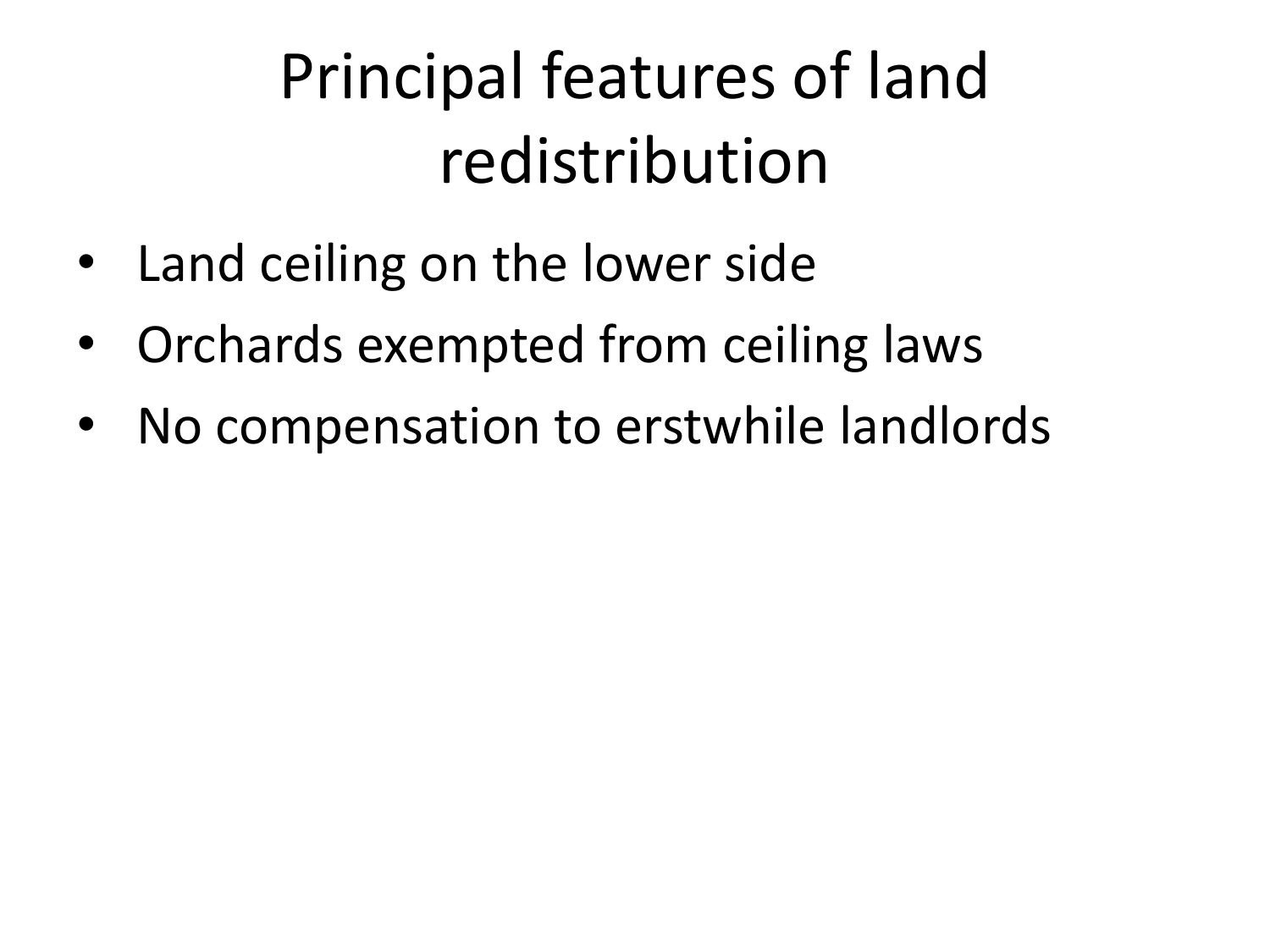## Structural change over the period

• 1948-49 average size of holding 1.7 ha

|           | 1961 | $-do-$ | 1.2 <sub>ha</sub> |
|-----------|------|--------|-------------------|
| $\bullet$ | 1971 | $-do-$ | $0.93$ ha         |
|           | 1992 | $-do-$ | $0.83$ ha         |
| $\bullet$ | 2006 | $-do-$ | $0.65$ ha         |
|           | 2011 | $-do-$ | 0.62              |

- Marginal holdings = 83% and area 47 %
- Less than 0.5 ha holdings  $= 63\%$
- Less than  $0.5$  ha area  $= 21\%$
- Less than 1 ha holding =44.28 %

•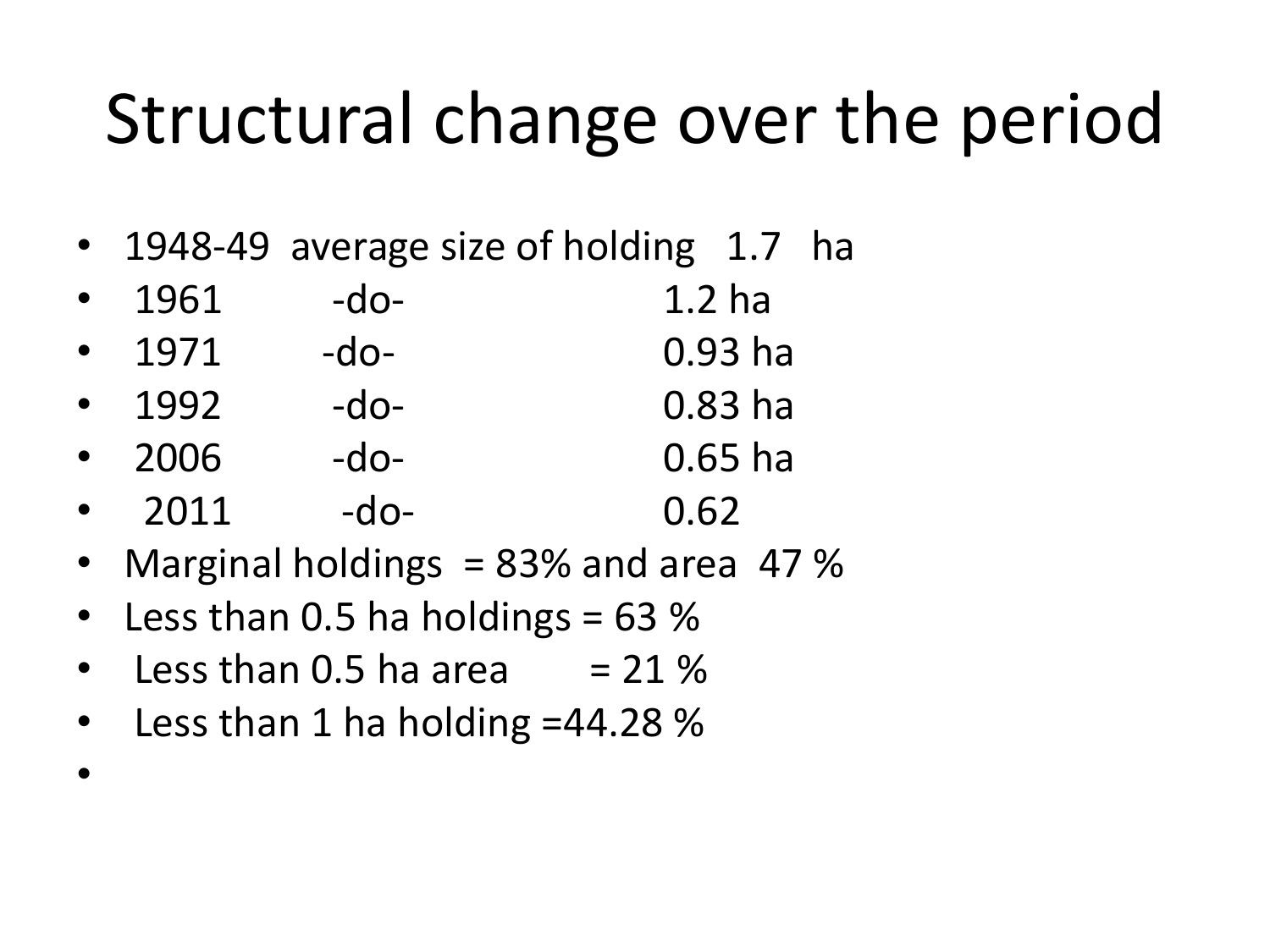# Sub-marginal holdings on rise

- Marginal holdings less than 1 ha 1971: 72.82% Area operated: 32.12ha%
- 2006 holdings % 81.50
	- Area operated % 25.7
- No. of holdings in 1971 9.79 lac
- No of holdings in 2006 13.78 lac
- Area operated 1971 9.16 lac ha
- Area operated 2006 9.23
- 91% holdings less than 0.5 ha in Kashmir alone(2005) and 83 percent in 2011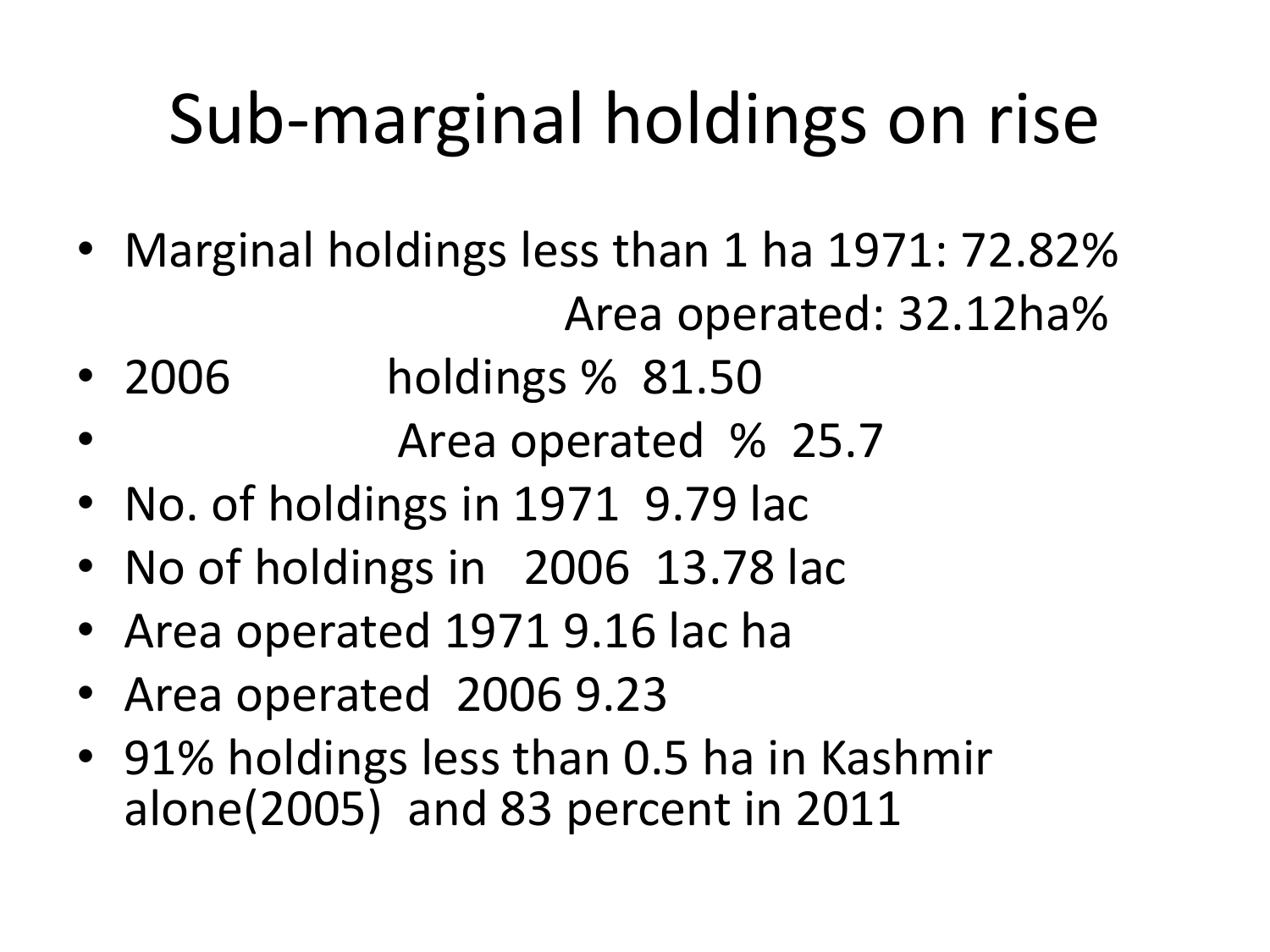## Distress sale of land

- In valley alone 90 % holdings less than 0.15 ha size. Distress sale of land-phenomenon
- Net area sown 614 thousand ha in 1955-56
- -do- 731 -do- 2010-11
- Rate of growth p.a public investment in irrigation 400 % (1951 – 2013-14 )
- Rate of growth irrigation capacity building 1.33 %
- Inverse correlation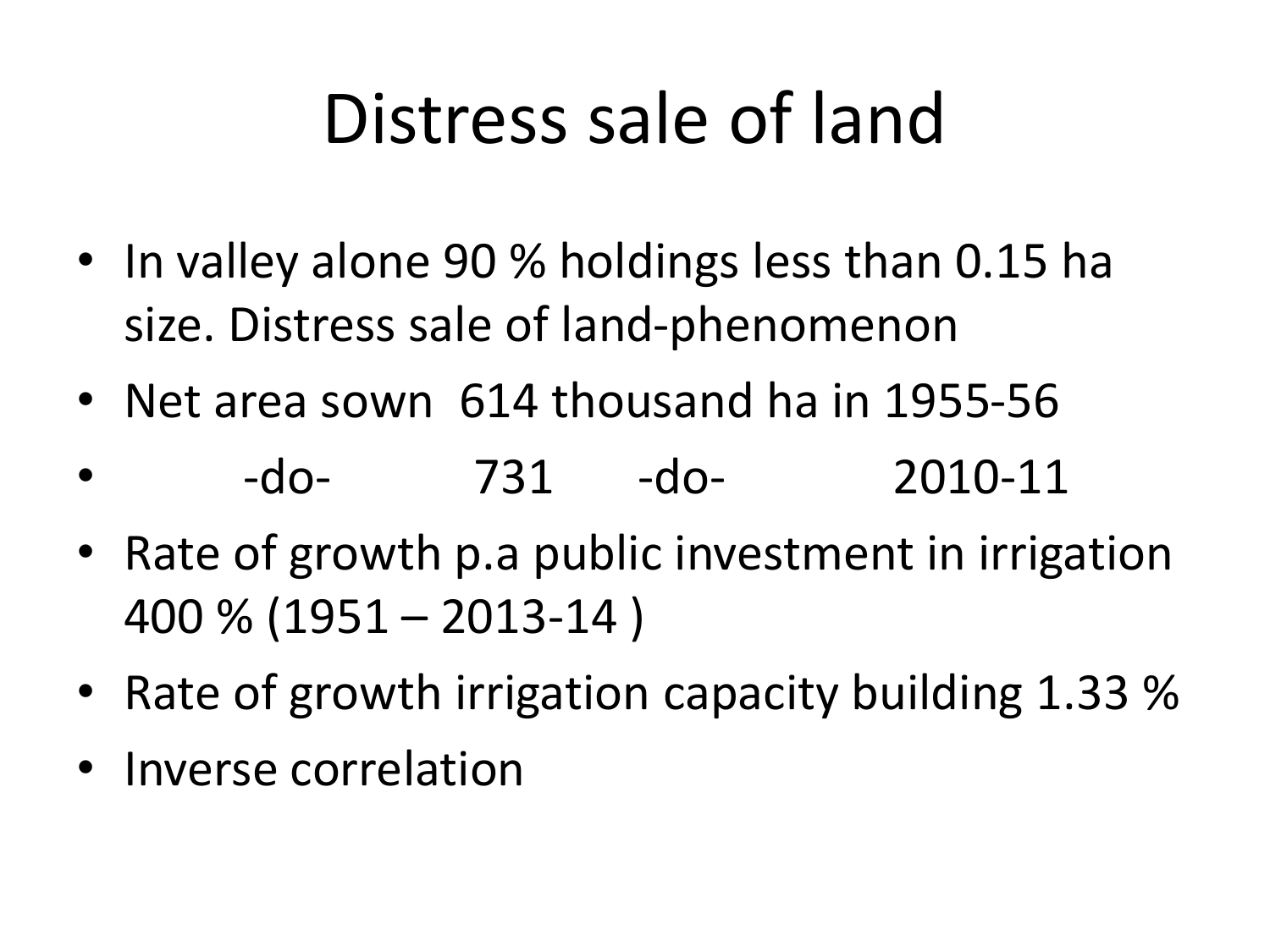# Irrigation capacity building

- Irrigated acreage 1950-51 2.61 lac ha
- Irrigated acreage 2015-16 3.24 lac ha
- Food production- 1964-65 9.82 lac tons
- Food production- 2010-11 17.41 lac tons
- Food-grains in valley 1964-65= 4.95 lac T 2015-16 = 3.86Lac tons
- Stagnancy of agriculture
- Dev Rev Committee report finding in 1976
- $\frac{1}{2}$  "no correlation between factor input and product output in J&K agriculture" )
- ( " Despite massive inputs, irrigation, NPK, mechanical inputs there does not appear any correlation between production and factor inputs- 1976-77 to 2013-14" N.Ali )
- The situation today is the same after 35 years of development.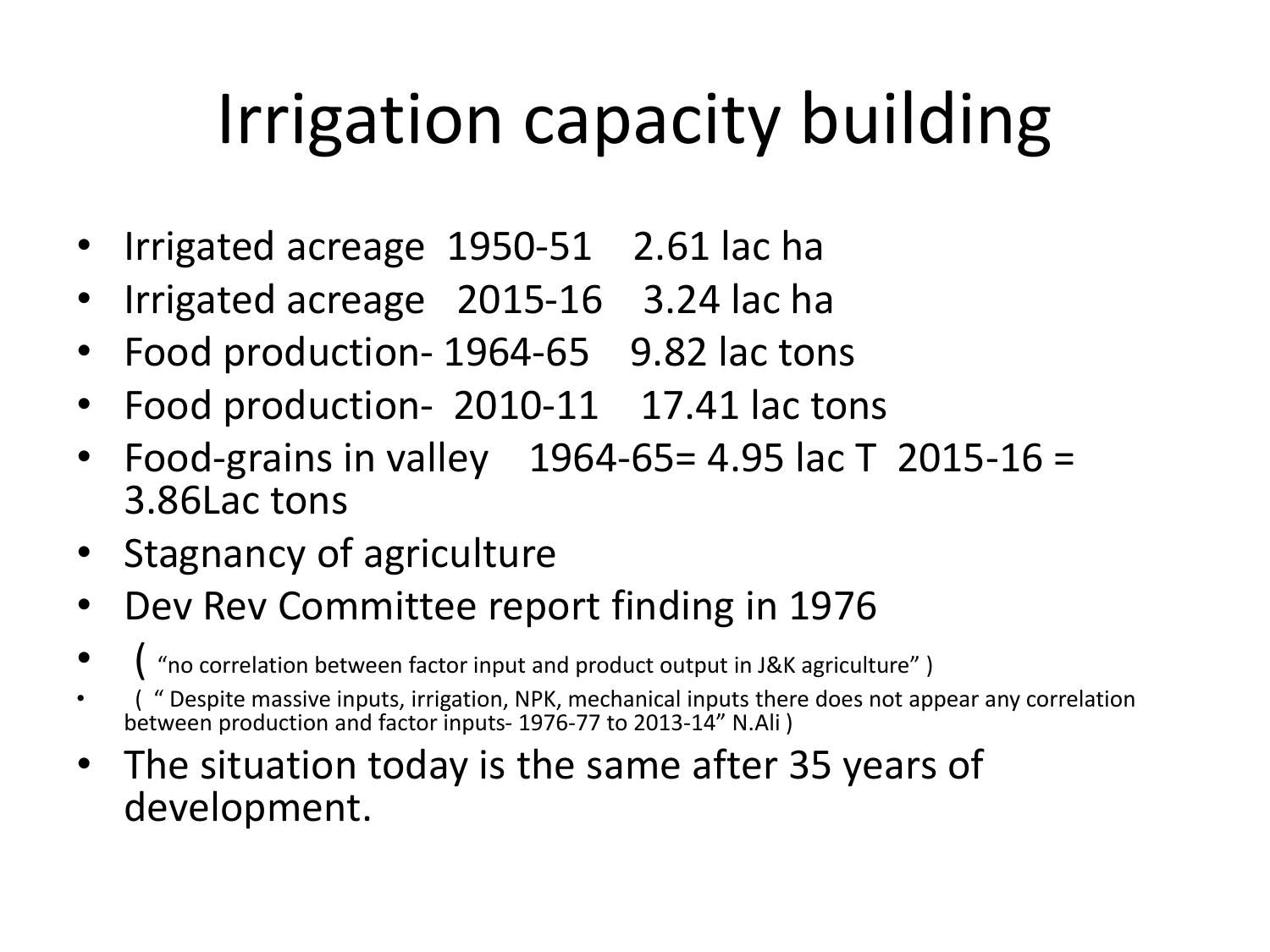# Production and yields

- Production trends declining.
- 9.57 lac tones foodgrains production in 1964-65
- 17 lac tons in 2016-17 Stagnant growth (1.5 %)
- Kashmir region 4.4 lac tons and Jammu region 10.7 lac tons
- Average yield of major foodgrains13.4 qts p/h 1964-65, rice 18.97, maize 15.11 and wheat 6.45
- Average yield of major foodgrains 14.9 qts p/h and in case of rice 19.28, wheat 10.03 and maize 15.66 qts p/h,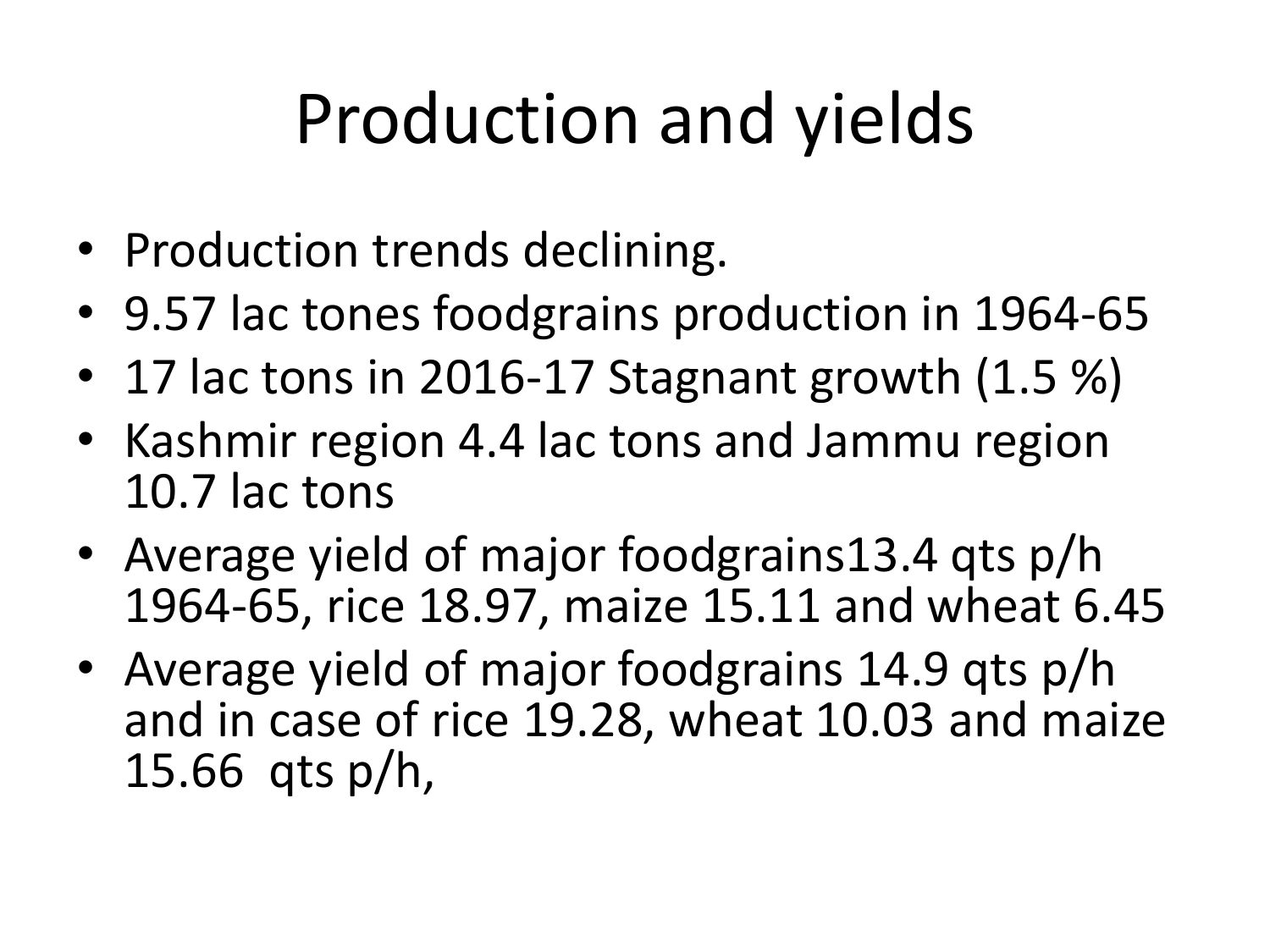## Regional difference

- Year food-grains prod Kmr Jmu
- 1964-65 9.82 la tons  $4.94$  4.54
- 1980-81 13.06 "
- 2000-01  $11.19$  "
- 2010-11 15.21 "
- 2016-17 17.40 " 10.48 11.96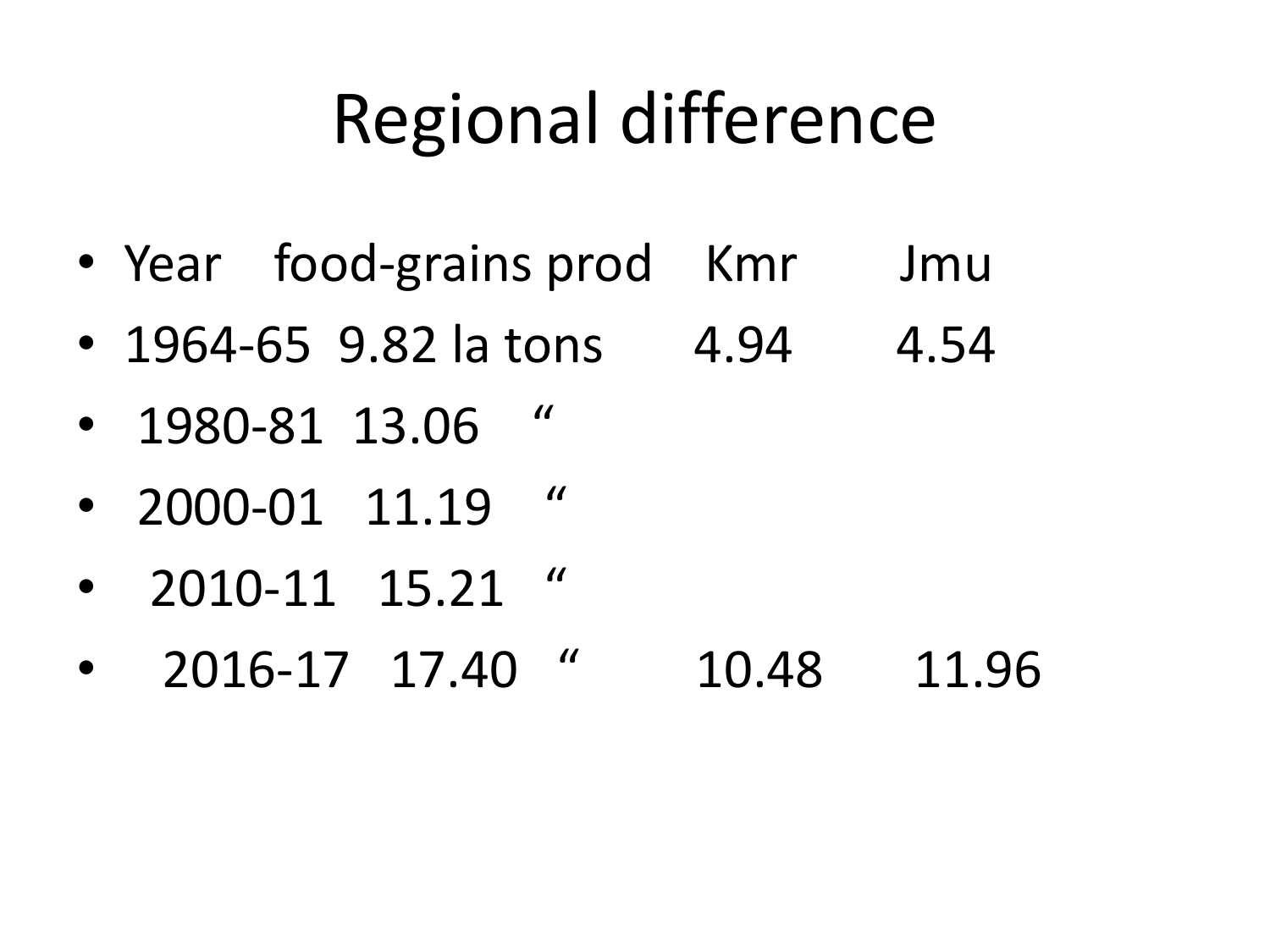## Productivity

- Major food cereals Qts/ha Rice Qts/ha Kmr Jmu
- 1964-65 18.97 10.57 11.35
- 1980-81 20.65 14.28 14.77
- 2000-01 17.02 16.72 17.39
- 2017-18 17.90 17.64 16.18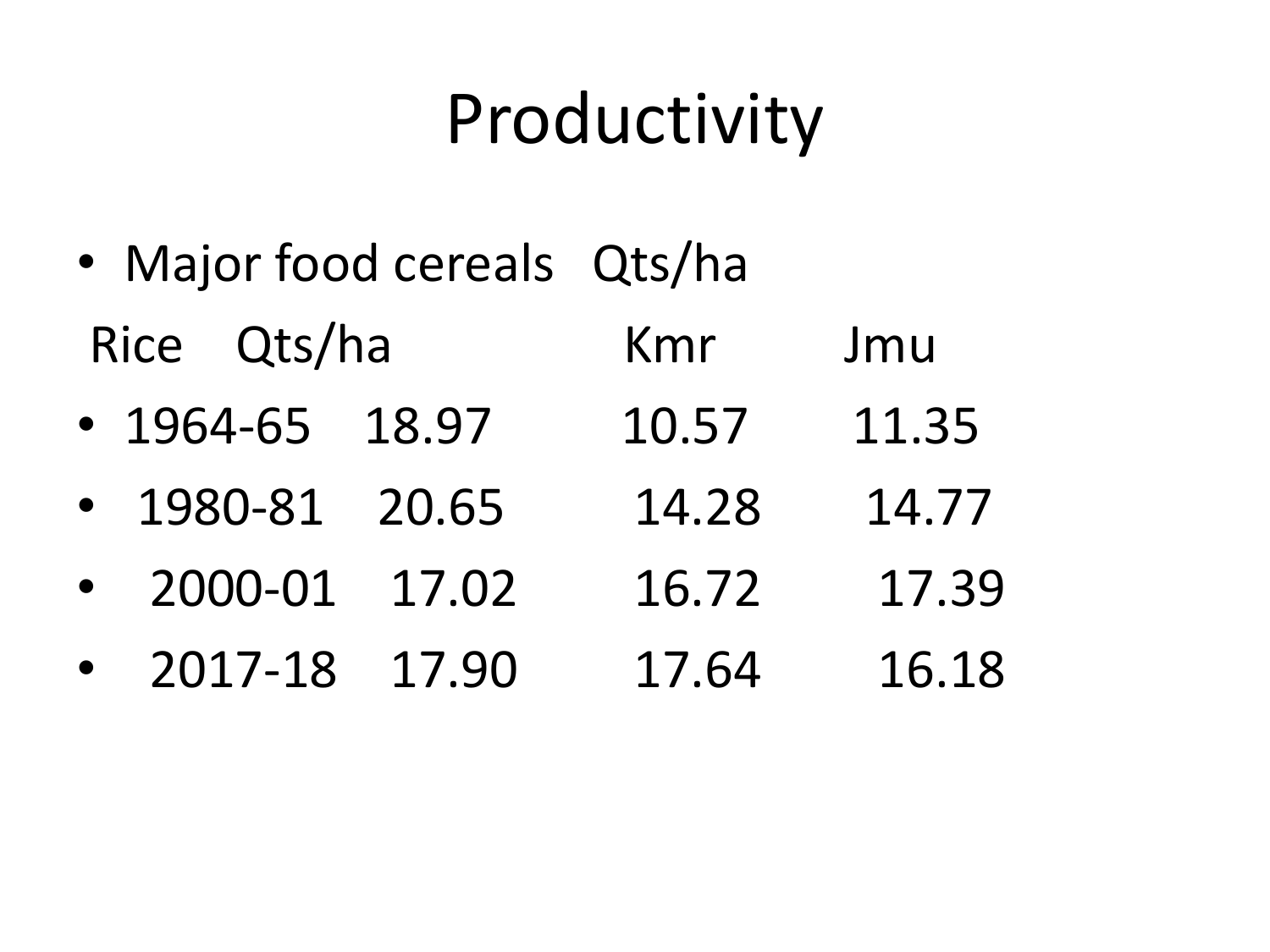### Productivity R+W+M mean

| $\bullet$ | Food-grains     |       | Kmr   | Jmu   |
|-----------|-----------------|-------|-------|-------|
|           | $\cdot$ 1964-65 | 10.17 | 13.10 | 11.35 |
|           | $-1980-81$      | 12.97 | 14.28 | 14.77 |
|           | $-2000 - 01$    | 12.75 | 11.58 | 14.09 |
|           | $-2017-18$      | 16.13 | 17.63 | 17.90 |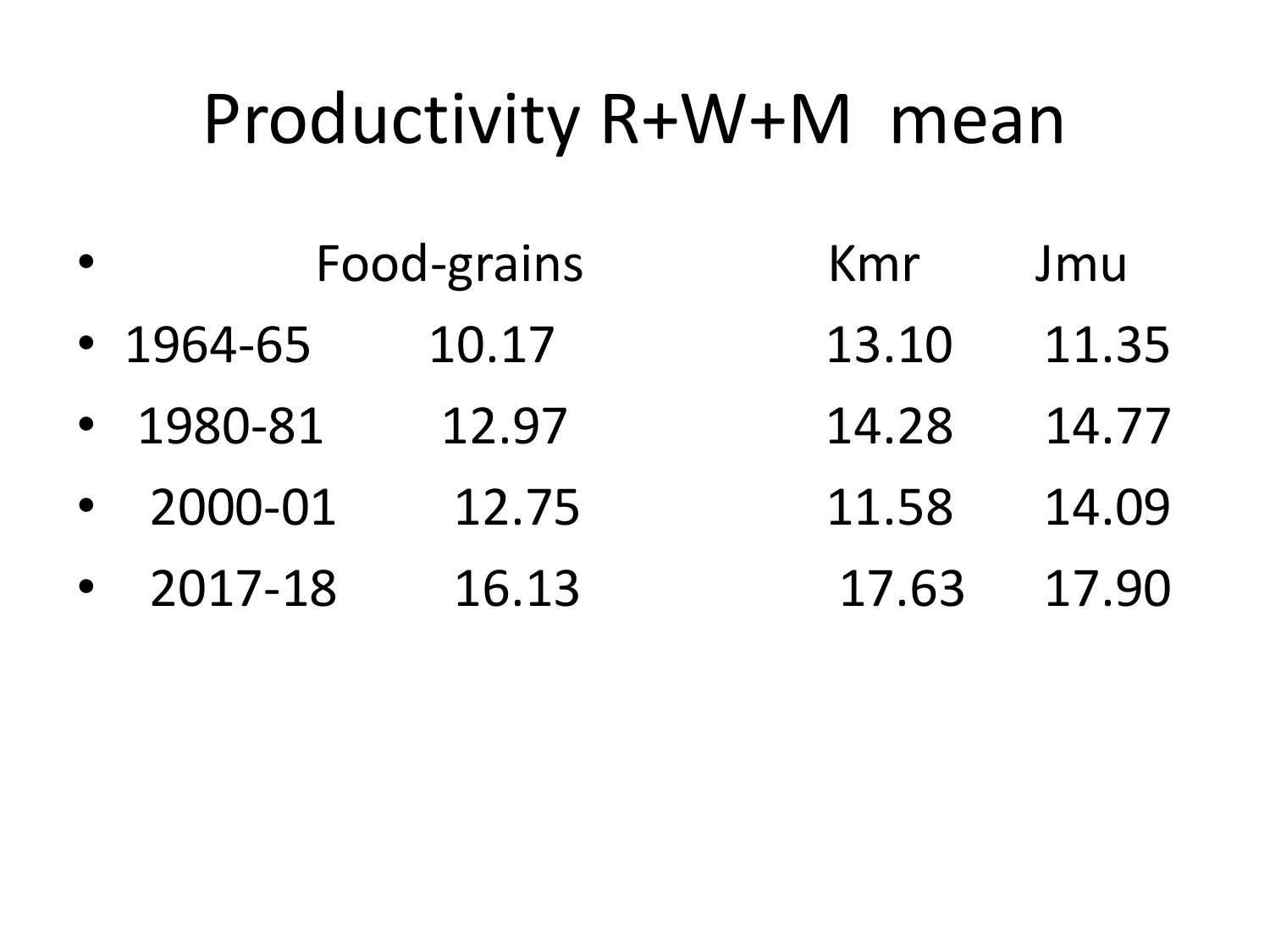## INPUTS

- NPK 1971 5.4 lac Kgs
- 2000-01 46.58 lac Kgs
- 2017-18 137 lac kgs
- Mechanical inputs
- 1970-71 710 Nos
- 2000-01 8366 "
- 2017-18 31000 "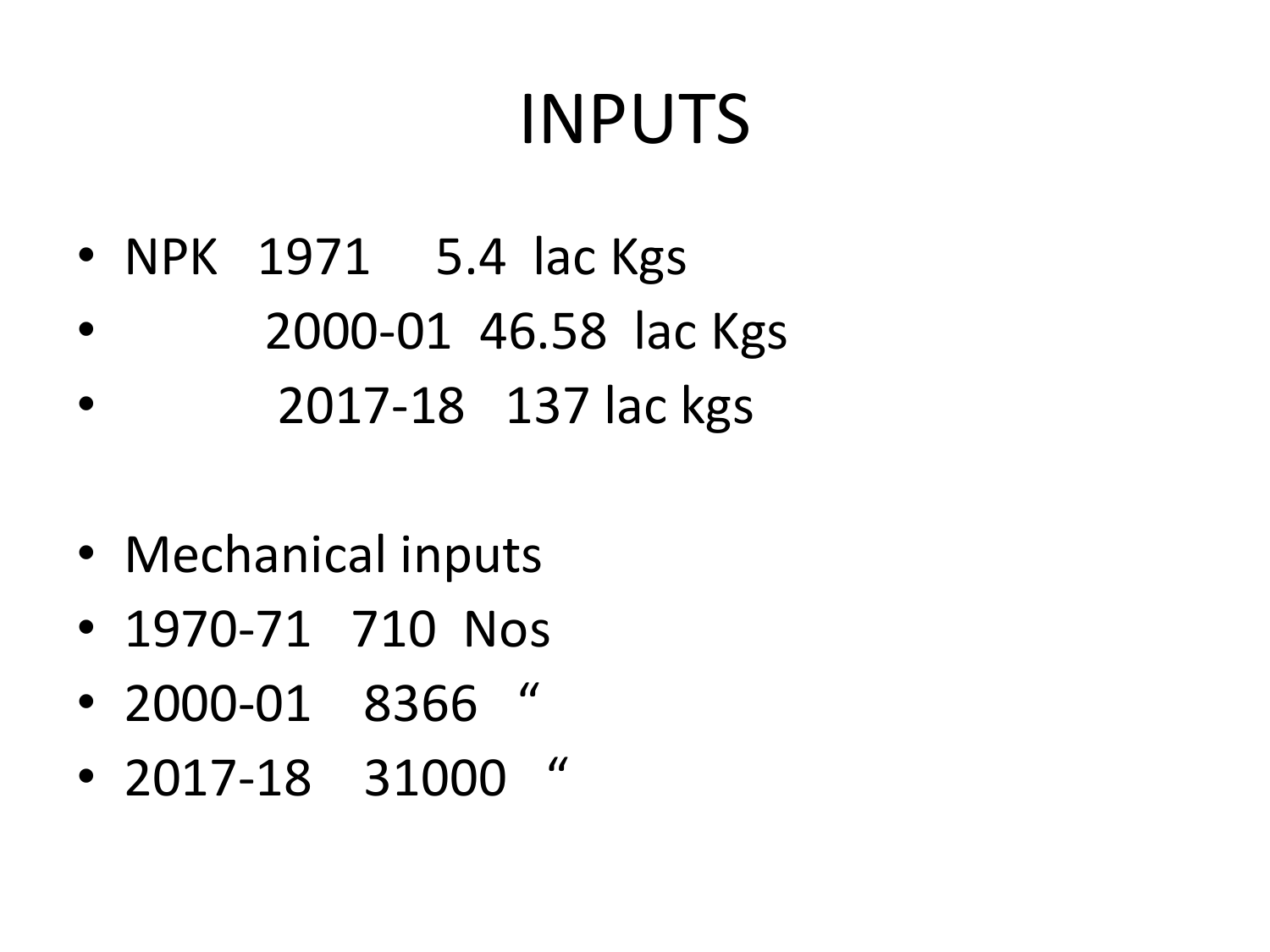# Agricultural commercialization

- Orchards
- Total area 3.77 lac ha fresh fruit 2.46, dry 96000 ha Jmu
- Production 18 lac tons, fresh fruit 15 lac tons
- Did not emerge complimentary industry
- Declining share in GSDP
- Agriculture 1947-48 79 percent
- 1960-61 56 percent
- 1980-81 47.40 percent
- 2000-01 32.98
- 2016-17 21.18
- Crop sector alone around 6-8 percent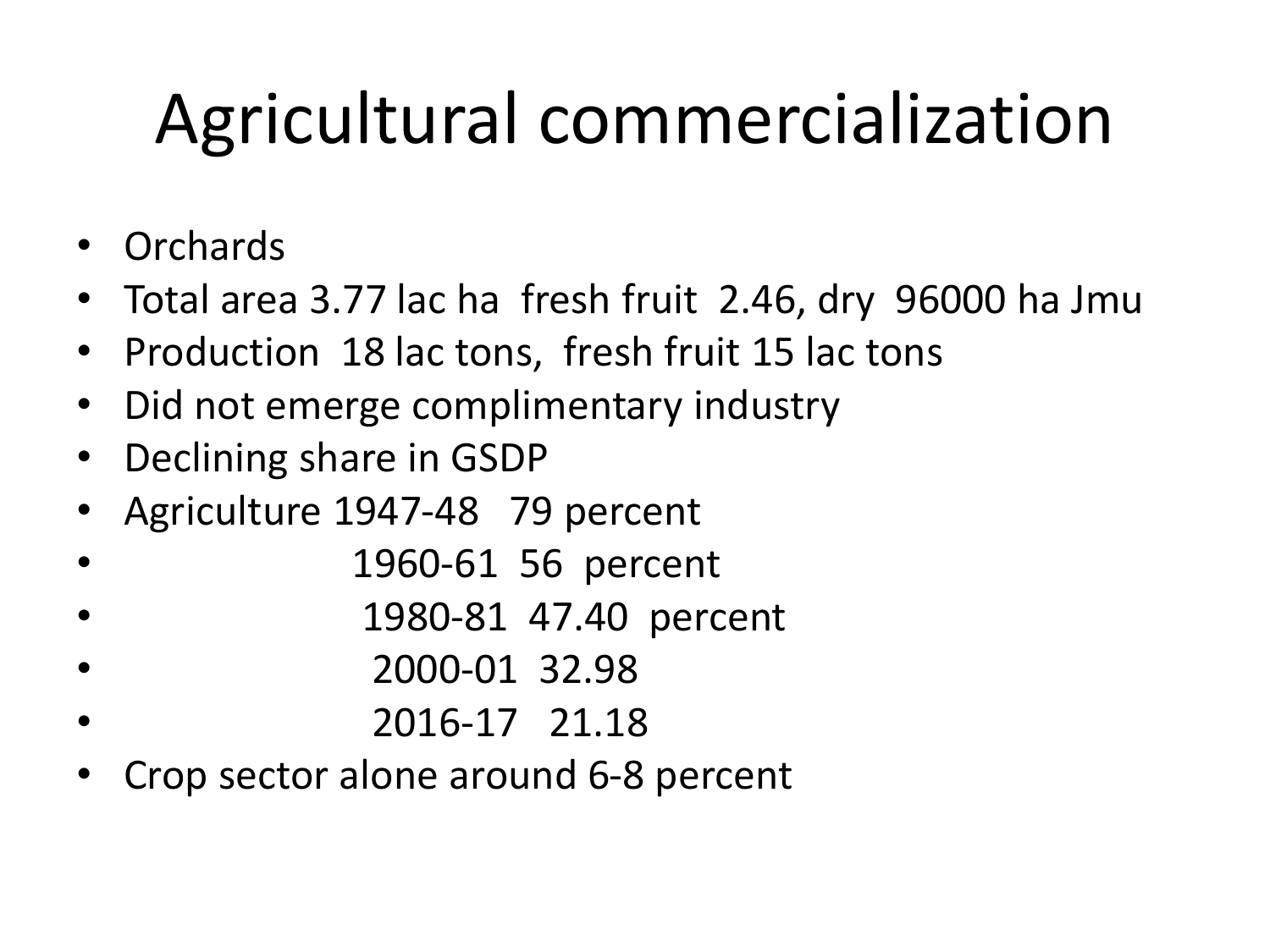## Horticulture

- Production
- Walnuts 1 lac tons to 1.87 lac tons
- Almonds 13 thousand tons to 10 thousand tons
- Total dry fruit 1.33 lac tons o 1.54 lac tons during 2004-20015
- 2017 production up 2.48 lac tons
- Export 20 tons in 2001, 261 tons2006, 117 tons 2017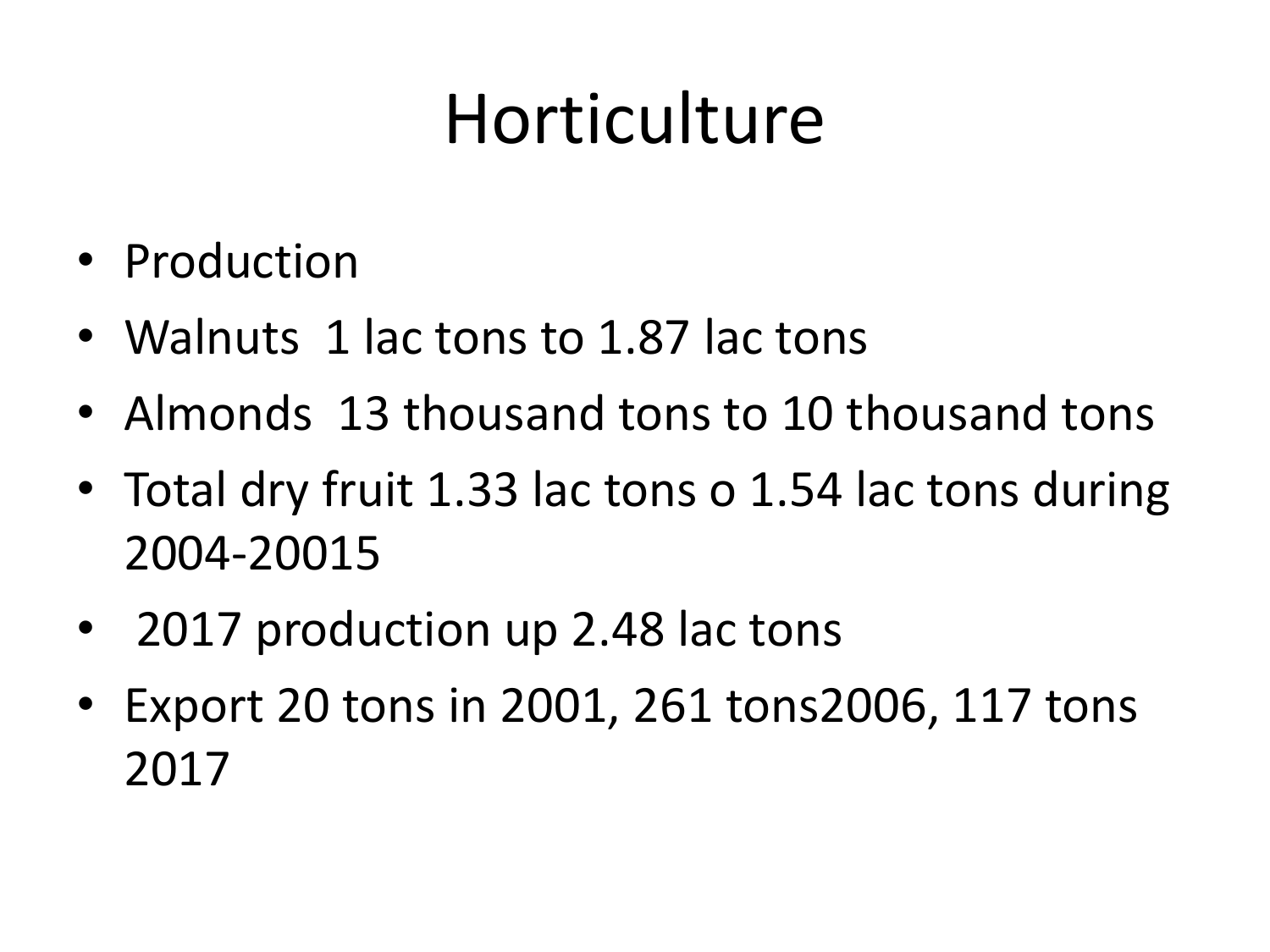# Agricultural dependency

- Import of grains including pulses 1.88 lac tons 1973-74
- -do- 8.9 -do-
- Total food-grains import 12-14 lac tons
- Agriculture investment multiplier effect in importing regions.
- PDS literally wound up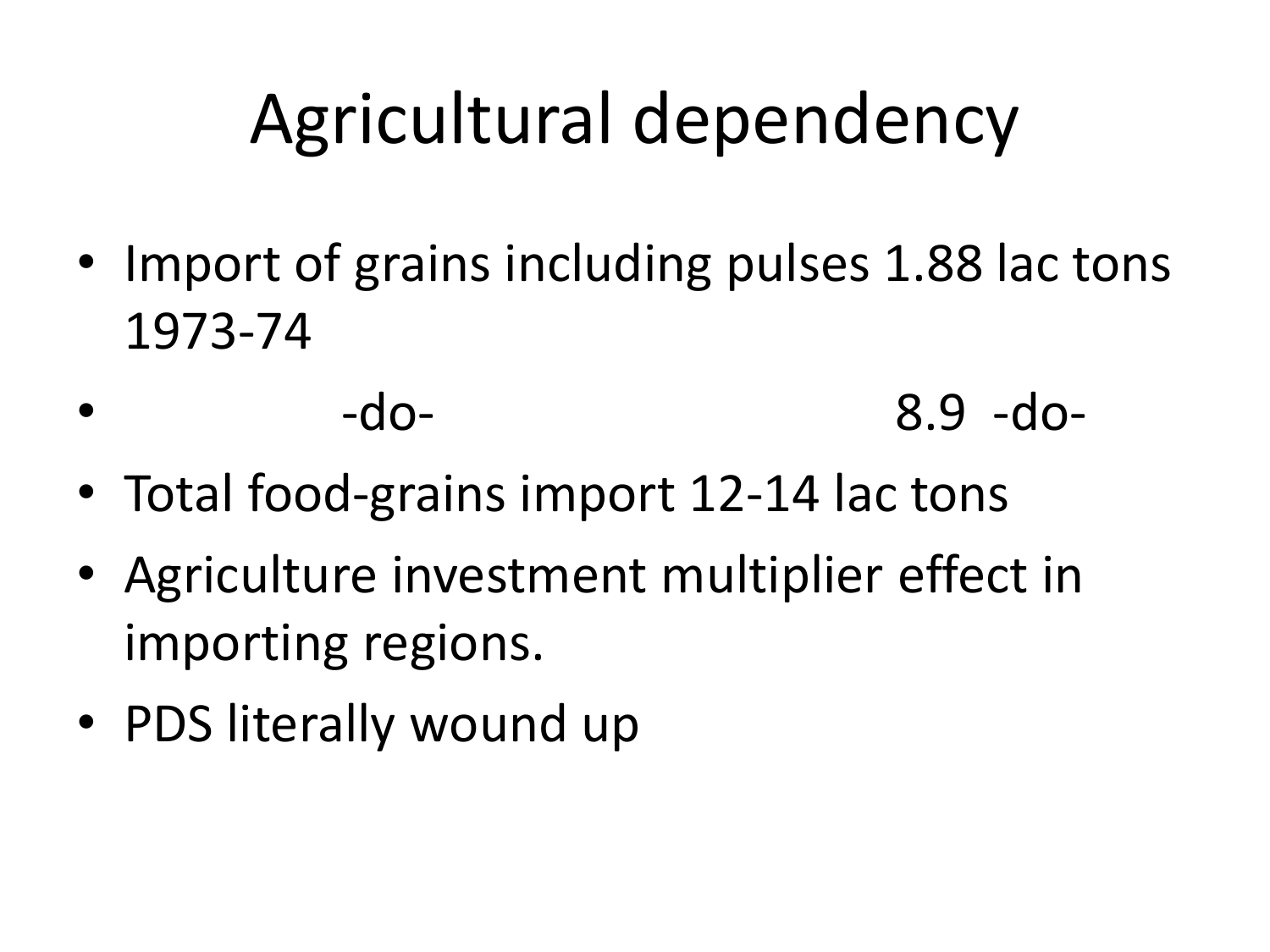#### Govt policy & programmes not visible

- Recent initiatives.
- Seed management-SRR
- Macro management of agriculture

Integrated cereal dev progm,wheat, pulses, promotion of agricultural mechanization, national watershed development project,soil conservation, flood prone river projects,state land use board, technology mission, saffron and mushroom mission, oilseed, maize, Rashtrya Krishi Vikas Yojana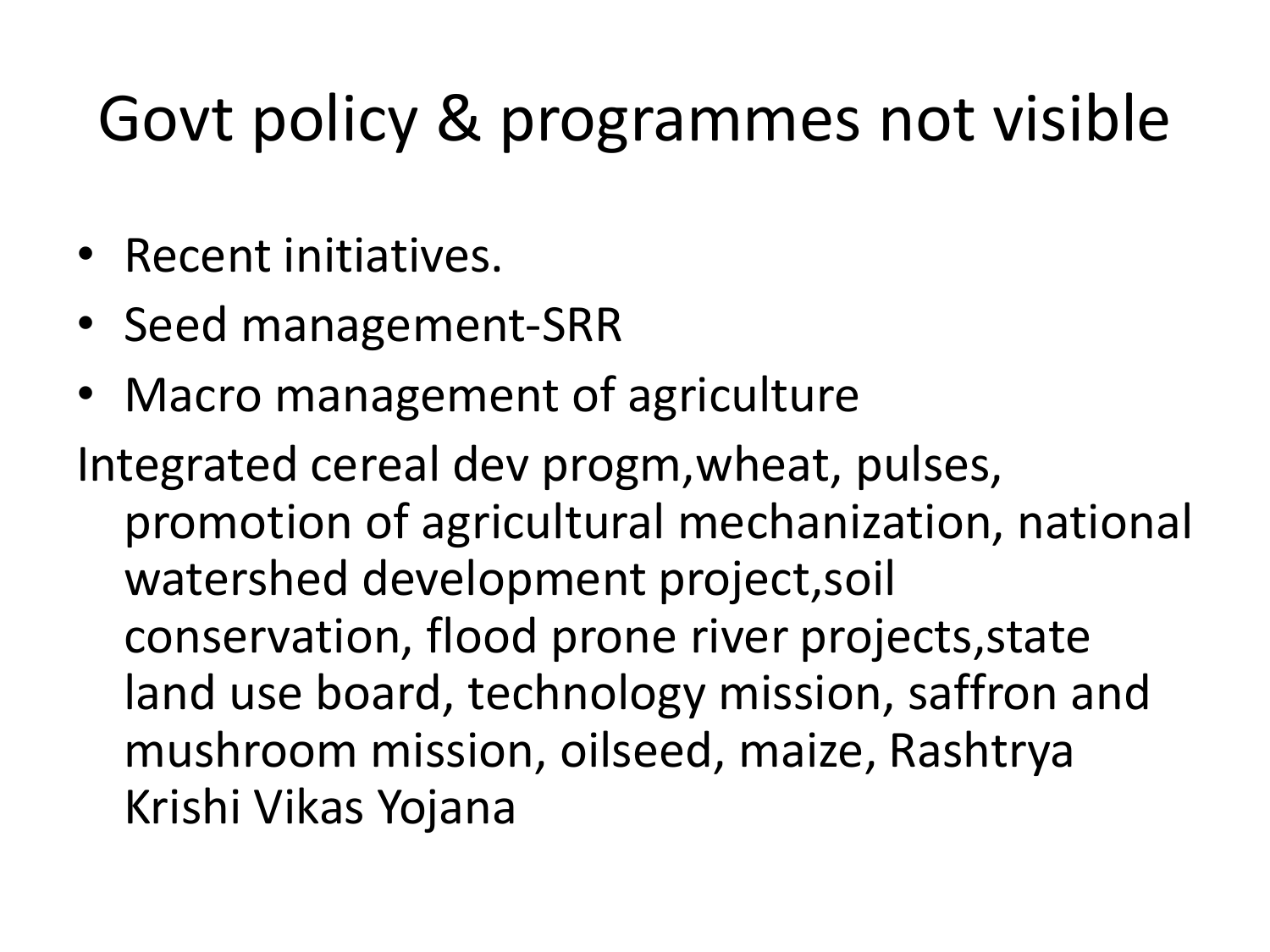#### Future

- DAIRY, POULTRY, SHEEP BREEDING, R&D IN HORTICULTURE, PASTURE, FOOTHILL LANDS, AEROMATIC CROPS AND HERBAL FARMING, EG, NONI EXPERIMENT
- PUBLIC COMMITMENT
- GOVERNMENT EFFECTIVE ENFORCEMENT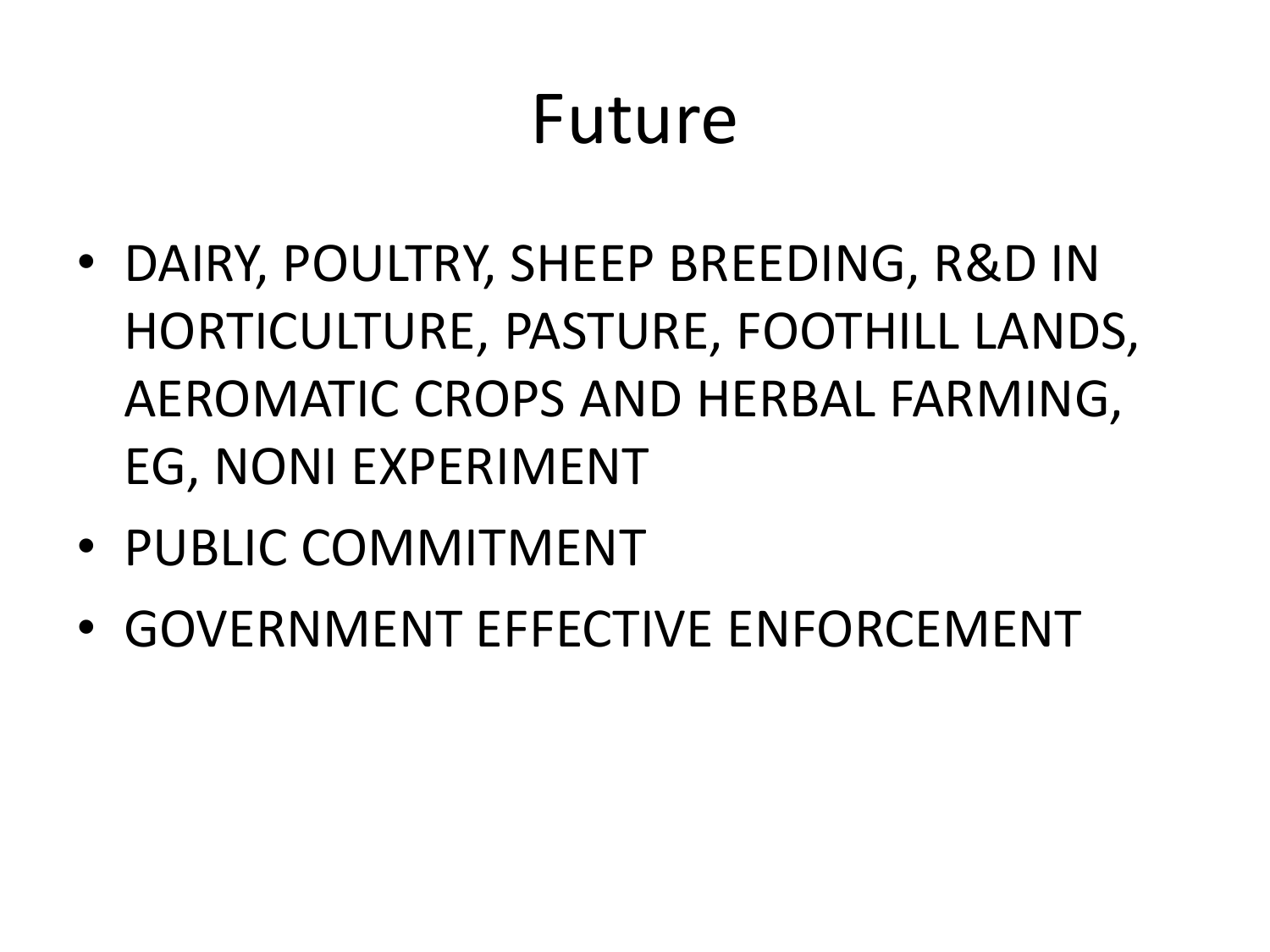#### J&K Economy: Industrial Sector/Secondary Sector-Industrilization \*State industrial economy: Landlocked, remote, terrain inherent bottlenecks

- Large and medium industries- mostlyPSUs/PSEs
- A. J&K Minerals-incorporated in 1960, main purpose mineral extraction, coal(Kalakot,Rajouri),Gypsum (Assar,Doda,Rambn),Lime Stone Quarry (Khrew,Pampore), Sapphire (Paddar, Kishtwar) coal mines generate about Rs 10 Cr at present, Gypsum Rs. 8 Cr, Sapphire less than Rs1 Cr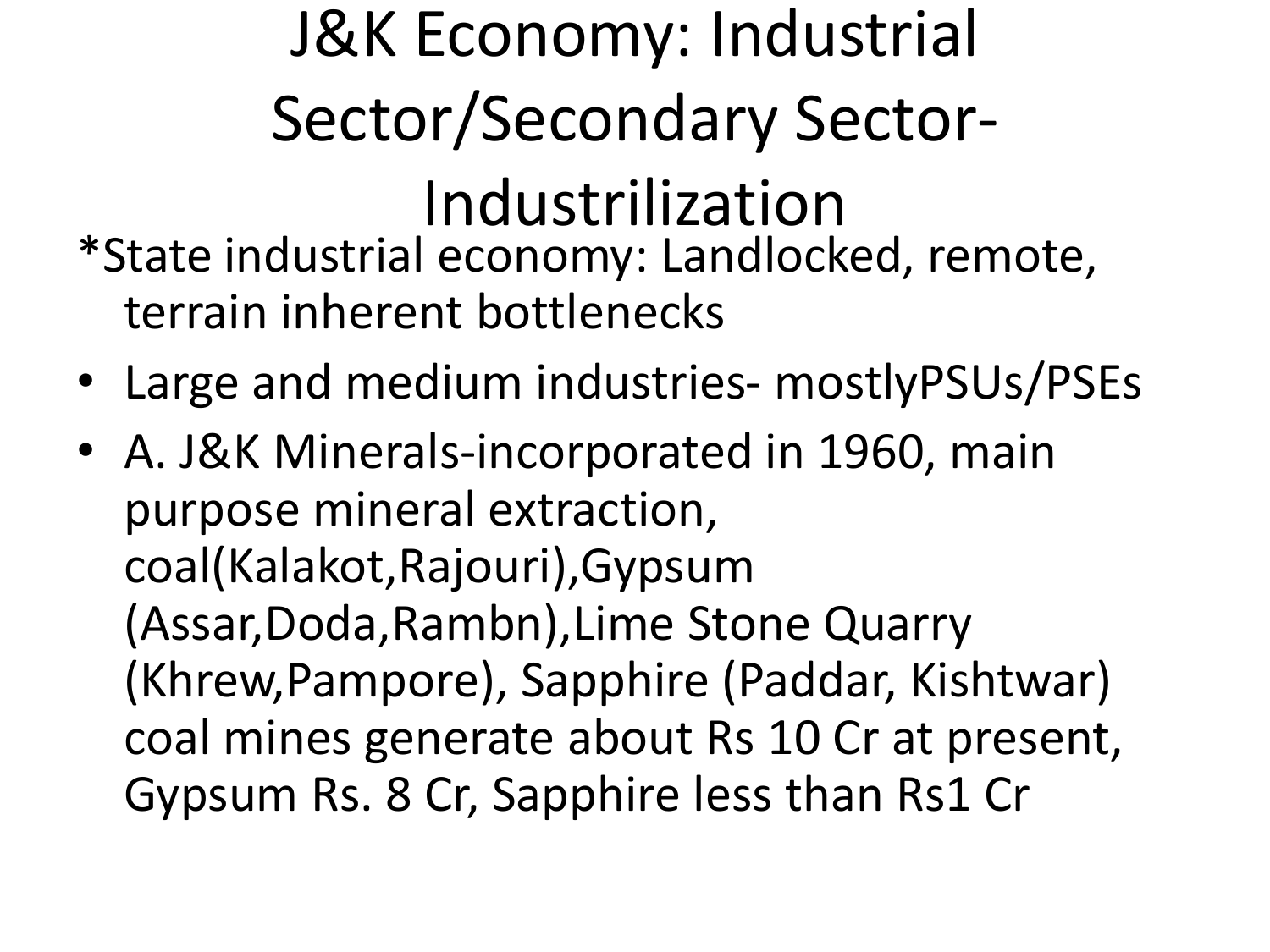### JK Cements

- Owned by Govt in 1974, plant 600 Tons p/d started commercial production in 1982. lates production 1 lac tons with revenue of Rs 81 cr with installed capacity of 5 lac mt, ie, 19 %. Working on loss of Rs.31 Cr p/a (2017)
- JK Industries ltd: Incorporated in 1963 initially with 15 industrial units registered for manufacturing of textile,resin,leather goods,woolen babrics,wooden goods. 9 units stand closed, 2 are non-functional & 4 are functional. Provides employment to 926 including 450 people from state Govt on deputation.
- In 2001 it produced goods worth Rs 21 Cr with sale of Rs.5.8 Cr and now production reduced to Rs 6.37 cr and sale of Rs 11 cr.
- Total losses of JKI 2001 Rs 21.8 cr, Rs21.65 cr in 2012, Rs. 13.86 cr in 2017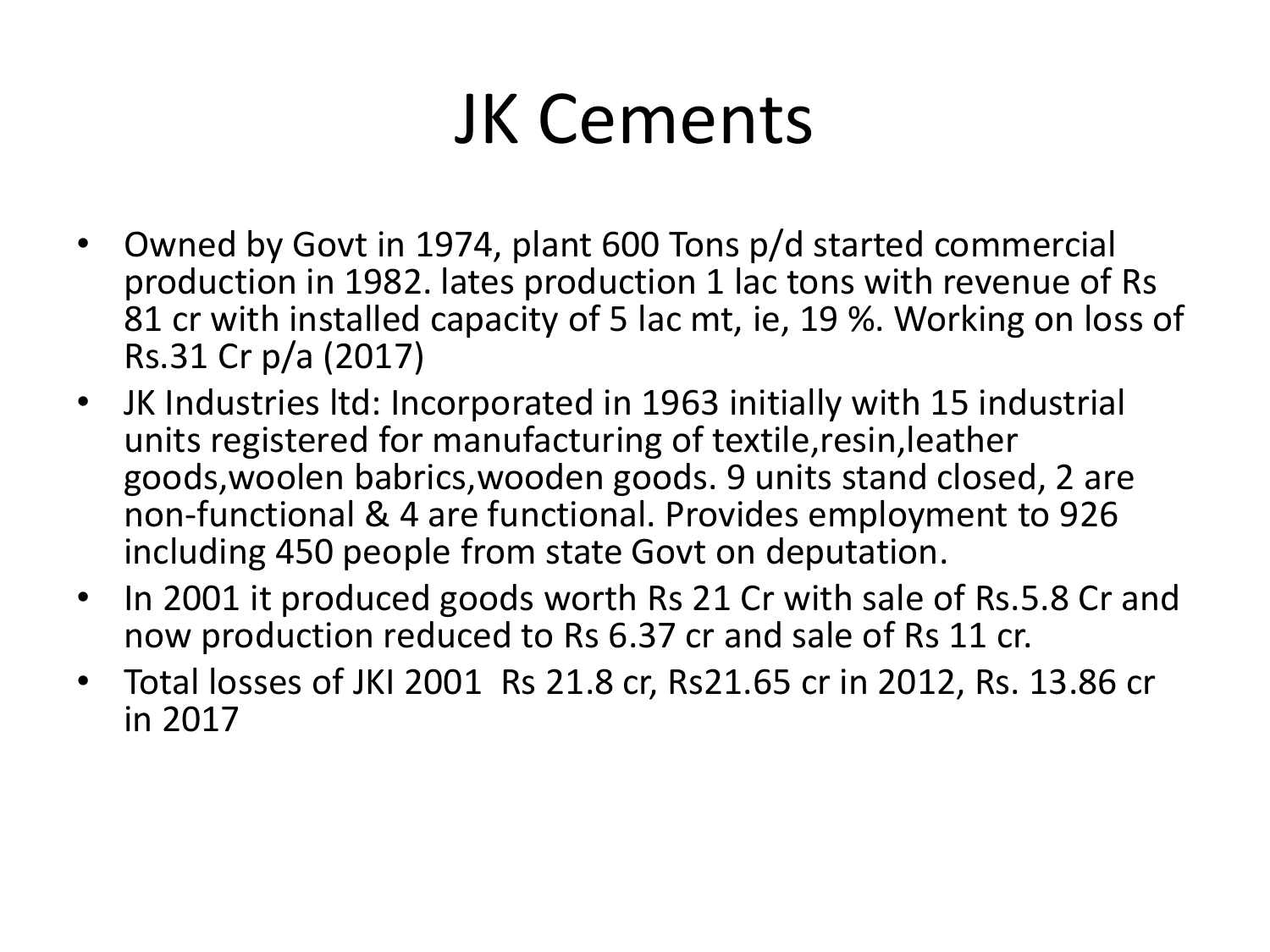## JK Handloom Dev Corporation

- Estab in 1982 to assist SSI units in handloom sector. Corp made some breakthrough in creating 275 design as Royal Pashmina Shawl,600 documented design, 622 RPM shawls showcased at int exhibitions. Kani shawl revival initiated, Also aims at revival of Silk industry
- Sale turnover, Rs 9.2 cr in 2013 Rs 10 cr 2017
- Handicraft Dev Corp: Sale turnover in 1002 Rs 6.6 cr and about Rs.14 cr in 2017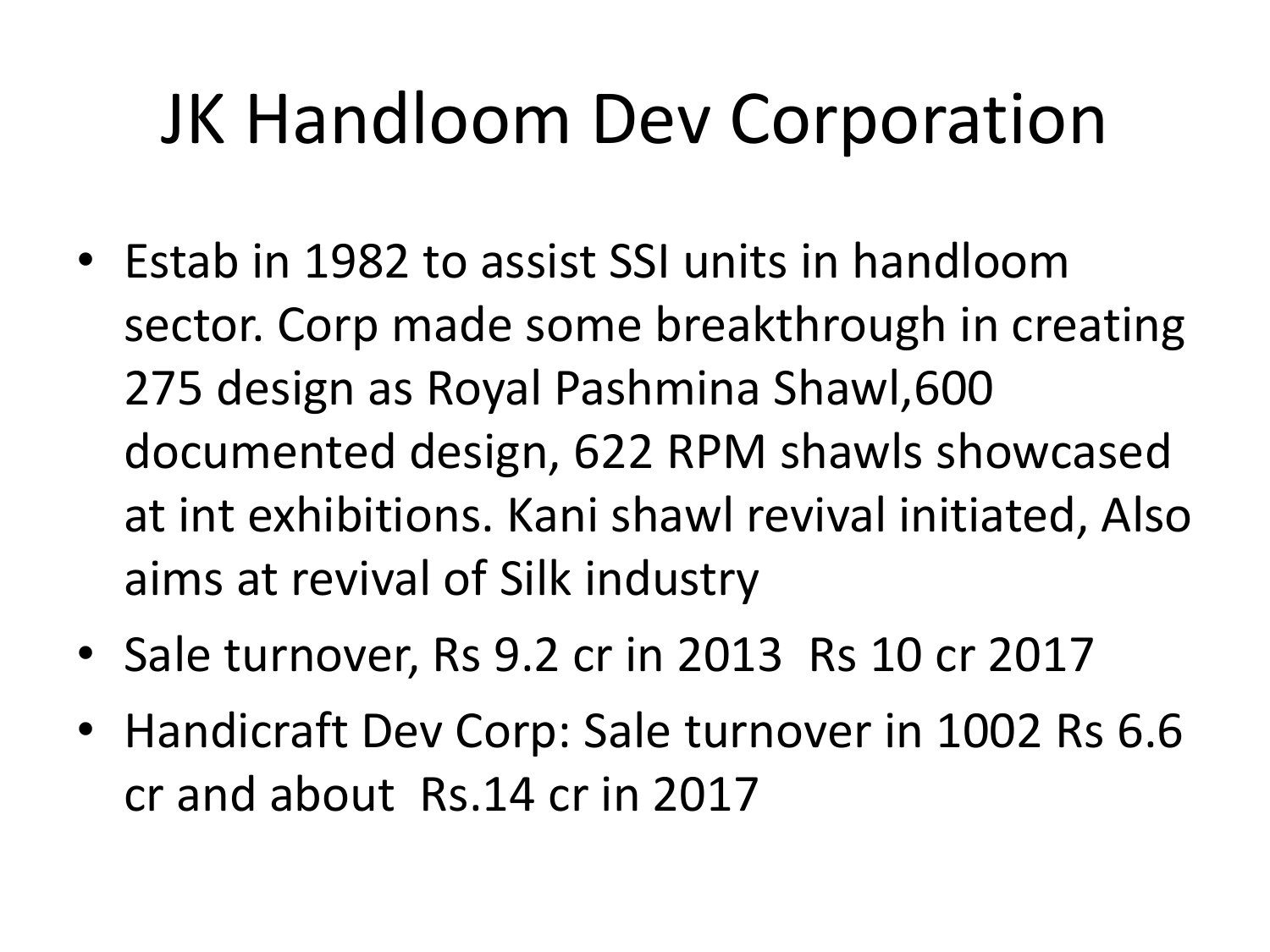## JK Small Scale Industrial Dev Corp: SICOP

- Created to provide marketing support to SSIs. It developed 9 industrial estates spread over 4617 Kanals. It has 1209 SSIs in iron& steel, wood, plastic,Ferrous & non ferous, food textiles, cement etc. Its total turnover in 2001 Rs.88 cr Rs. 479 cr in 2017. Untill 2002 it was on annual loss and now about Rs. 7 cr profit
- SSI Units: 198081 no. 42000 Emp 43000
- 2001-02 no. 42000 Emp 1.87 lac • 2015-16 no. 58600 Emp 2.83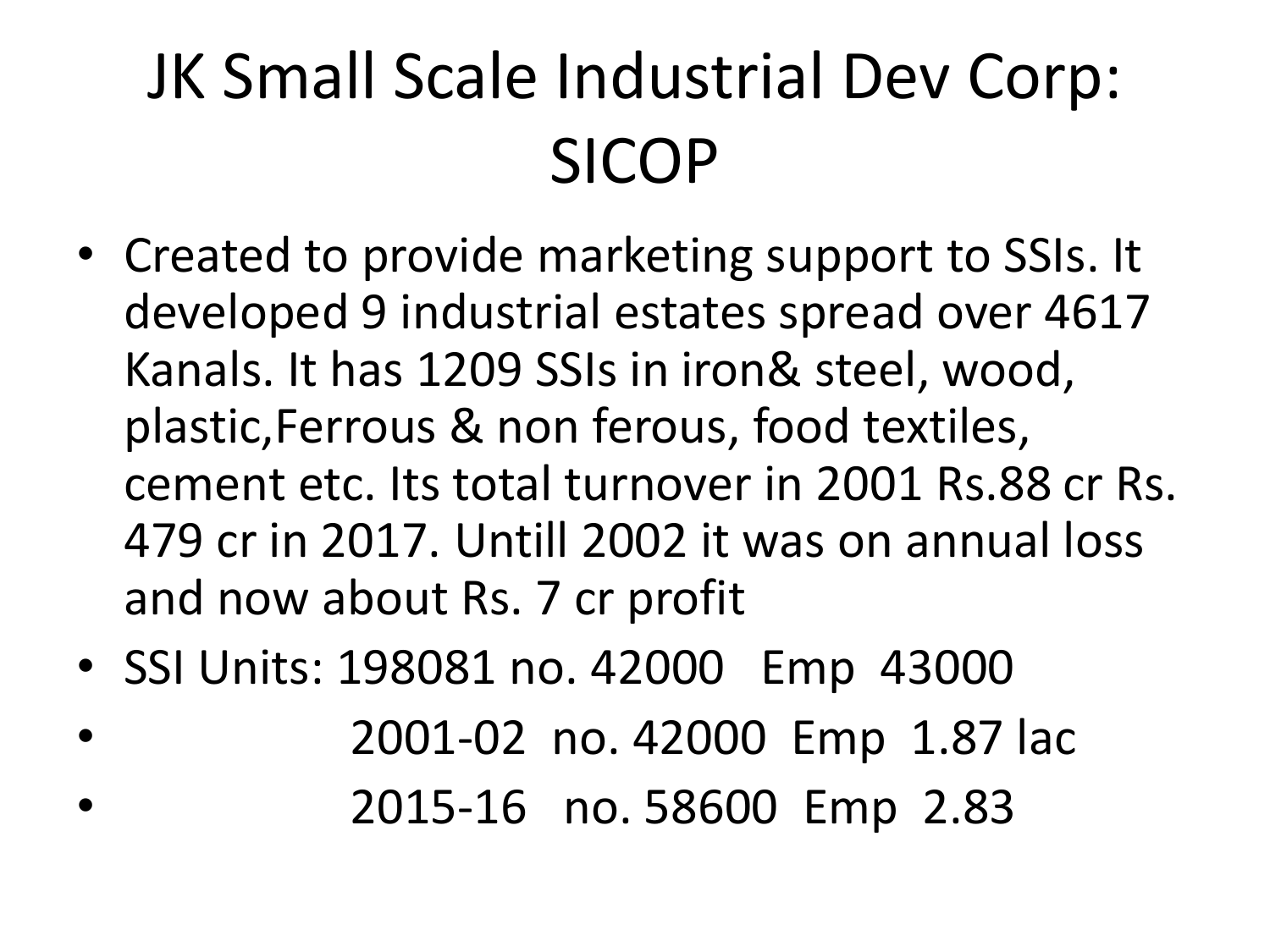# Traditional Handicraft Sector

- Historically branded: Taxonomy
- Shawls- varieties
- Carpets- varieties
- Crewel
- Chain-stitch
- Wood-carving
- Metal carving/work
- Willow Wicker making
- Namda/Gaba making
- Paper mashie
- Total production in the sector increased from Rs. 20 crore in 1974 to Rs. 2234 crore and employment fro 80 thousand to 3.5 lac in 2015- 16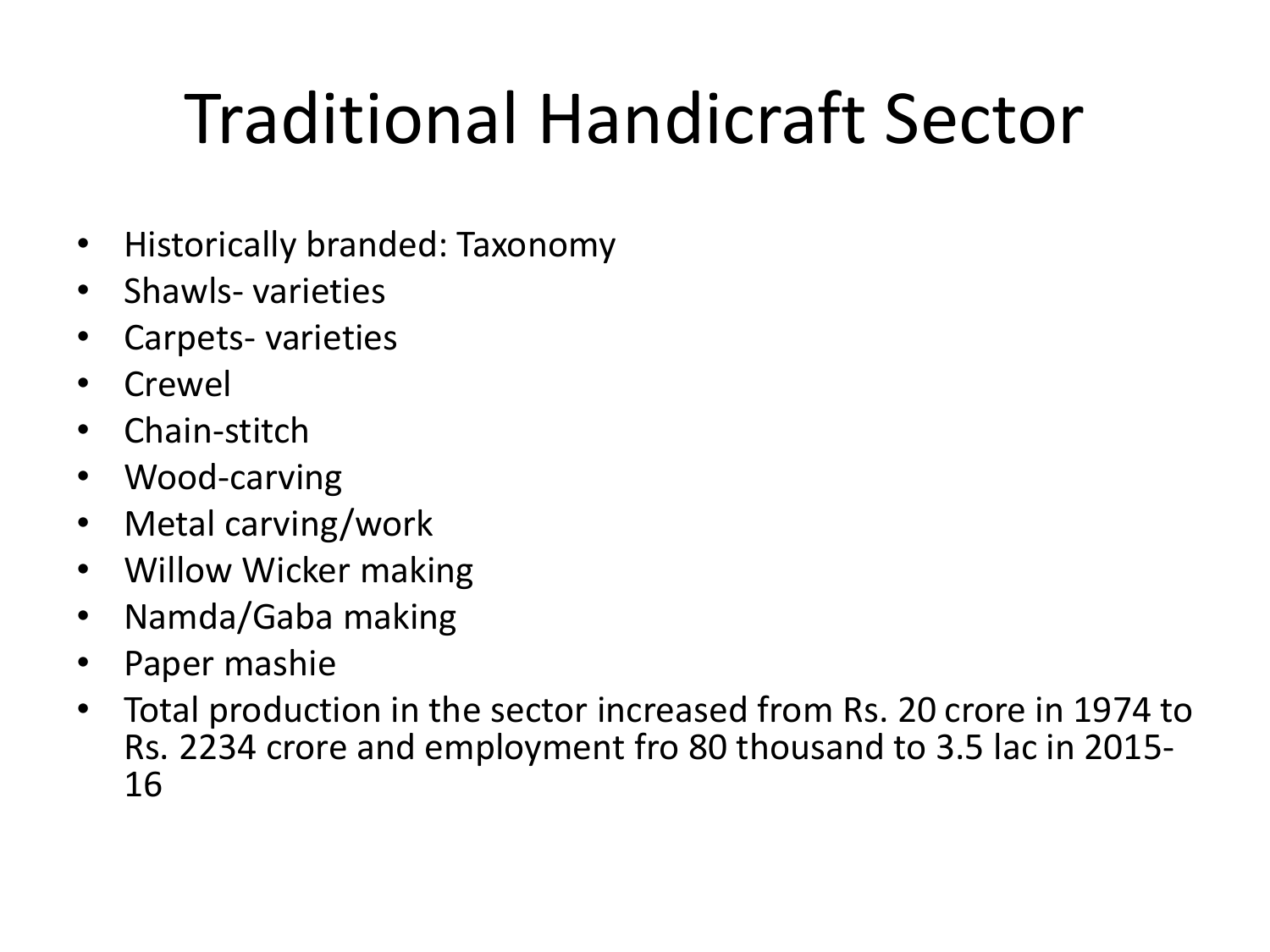# Industrial policy

- Industrial policy-2004 and 2016
- Incentive based- central incentive, state incentive
- Central package incentive-2002 till 2012
- State on subsidy, promotion facilitation
- 100% subsidy DGS, project report, quality testing, 75% on R&D, 35 on working capital, 5% rebate on term loan of technocrats, land on lease, power incentives, tax exemption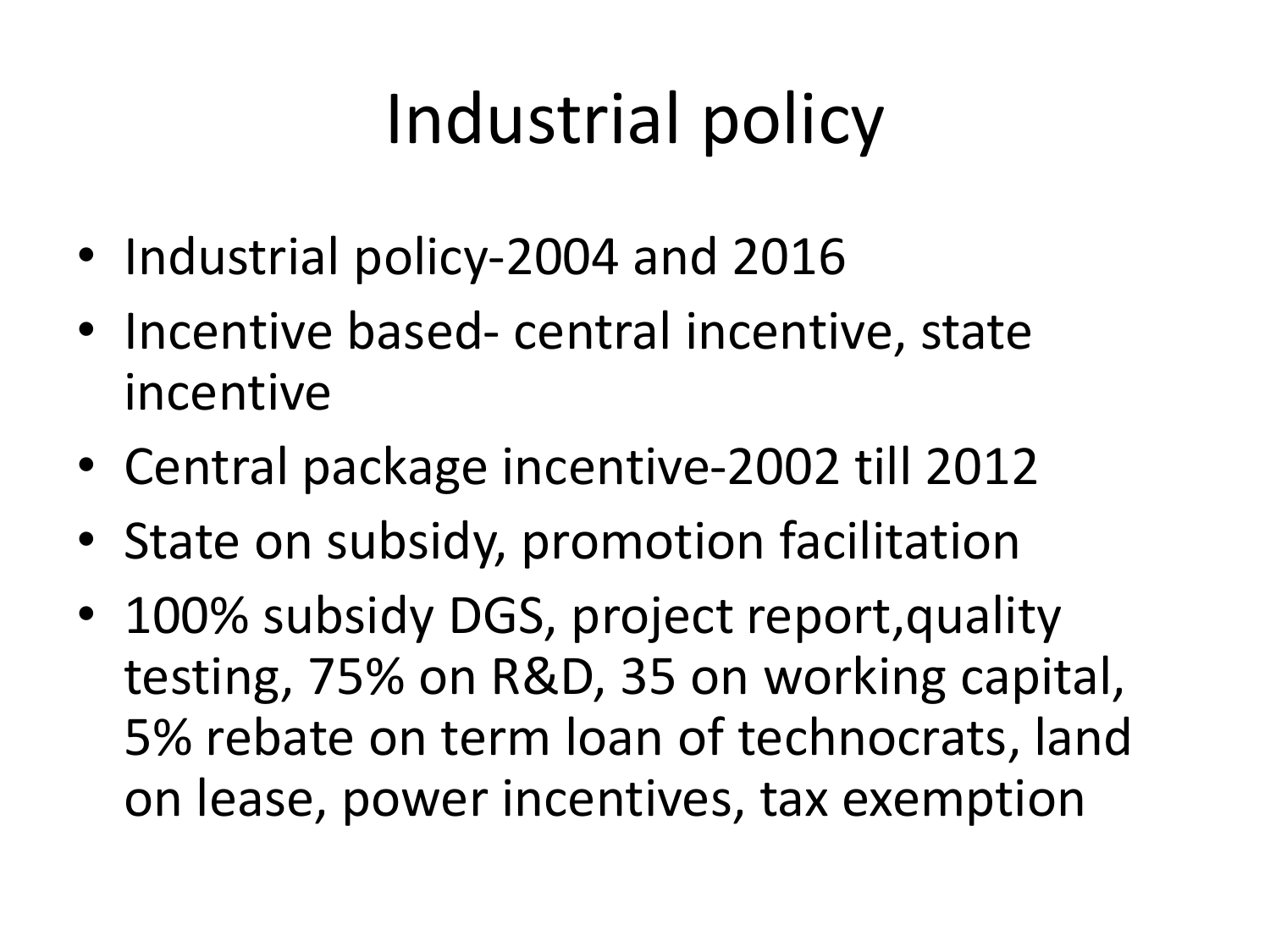## Central incentives

- 15% subsidy on capital investment
- 3% on working capital
- 100 % insurance cover
- 90 % transport subsidy
- Fiscal incentives-100 % excise refund, income tax exemption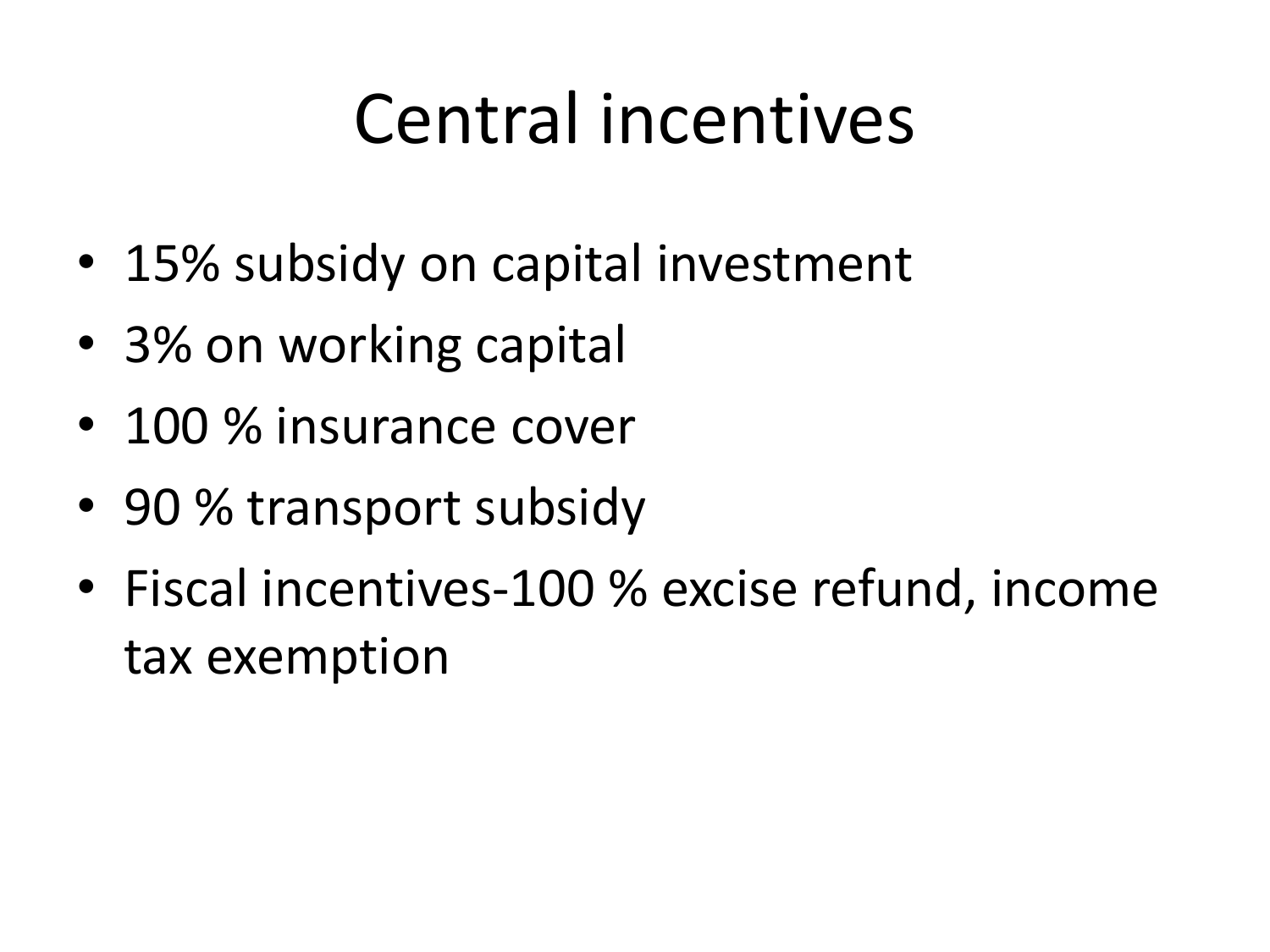## Industrial estates

- Directorate of industries
- J&K SIDCO
- J&K SICOP
- 50 estates, 34.75 thousand Kanals of land with IE, 3338 units set up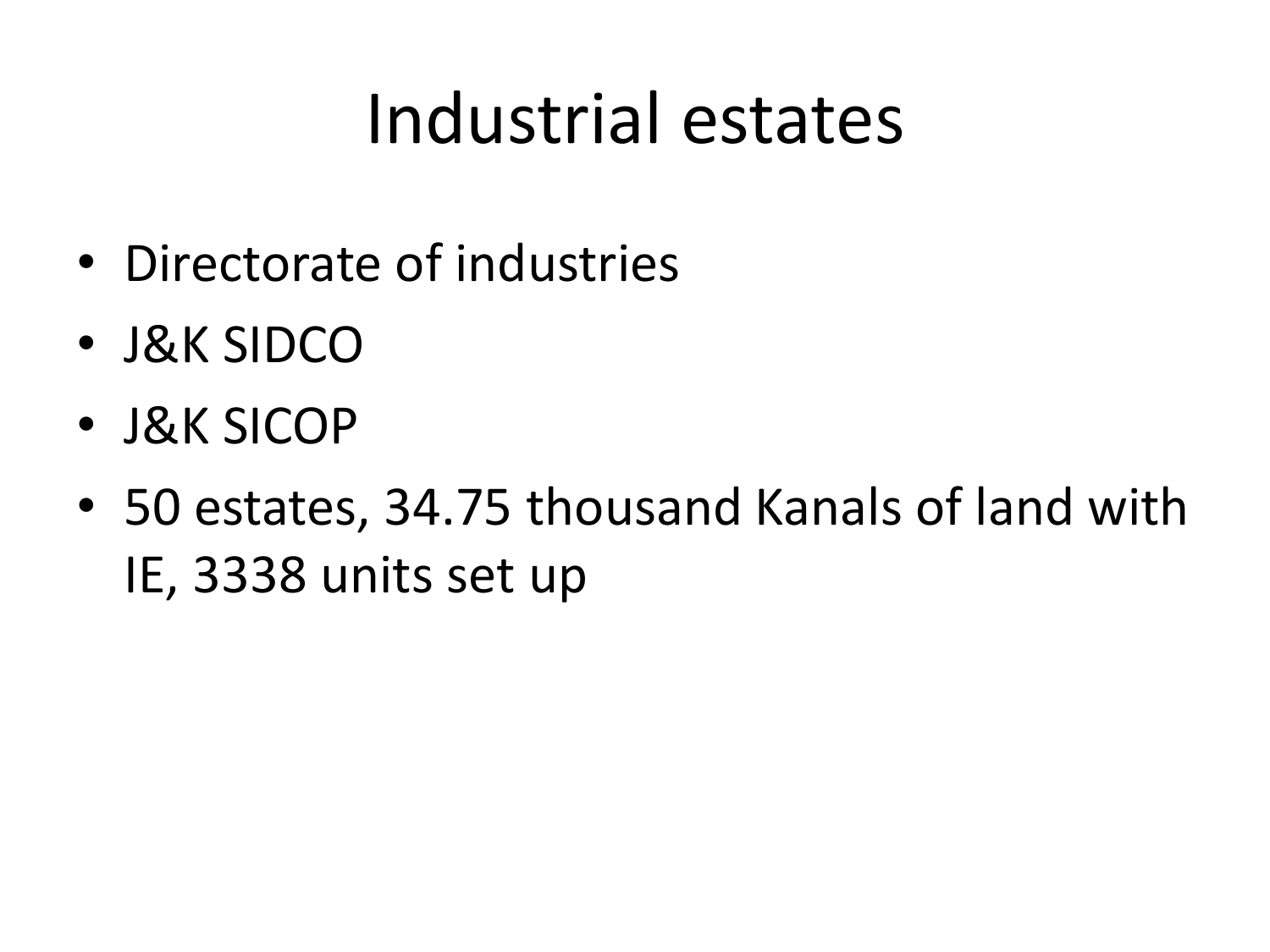## GSDP SHARE

- Construction is cause of concern
- On growth rates
- Share of industry in State income in 198081 16.12% Manufacturing 6.4 %, Const. ind 8 %
- In 2016-17 Mfg share is 8 % and Cons ind 14
- Latest est 25% share in GSDP by industry
- Major bottleneck power

\*\*\*\*\*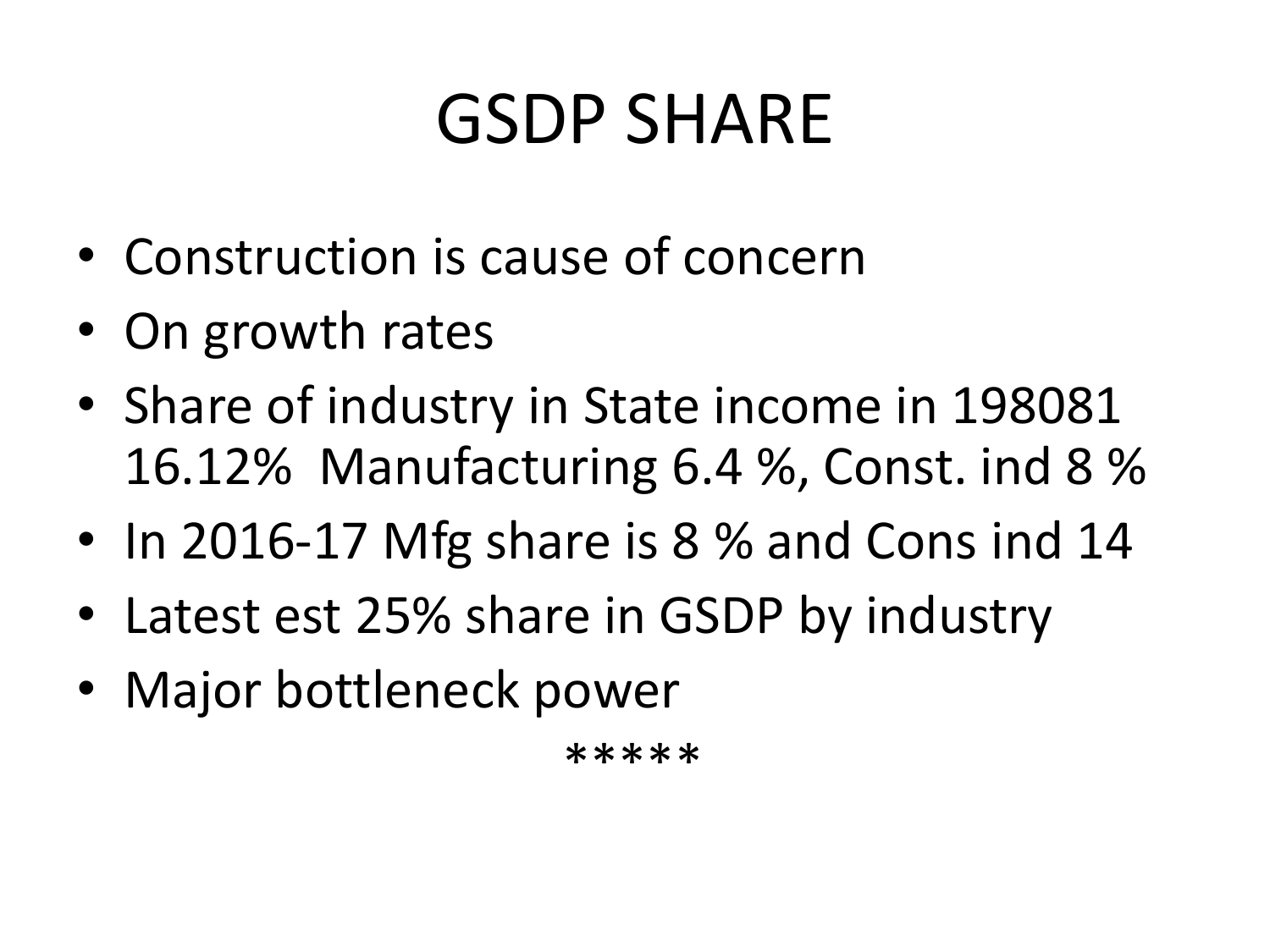# Economics of Tertiary sector

- Comprises,
- Tourism, trade, commerce banking, insurance,public adm,economic and social services, other services, etc
- Tourism economy
- Trade, business
- Roads and buildings, infrastructure, power, health edu,,banking, etc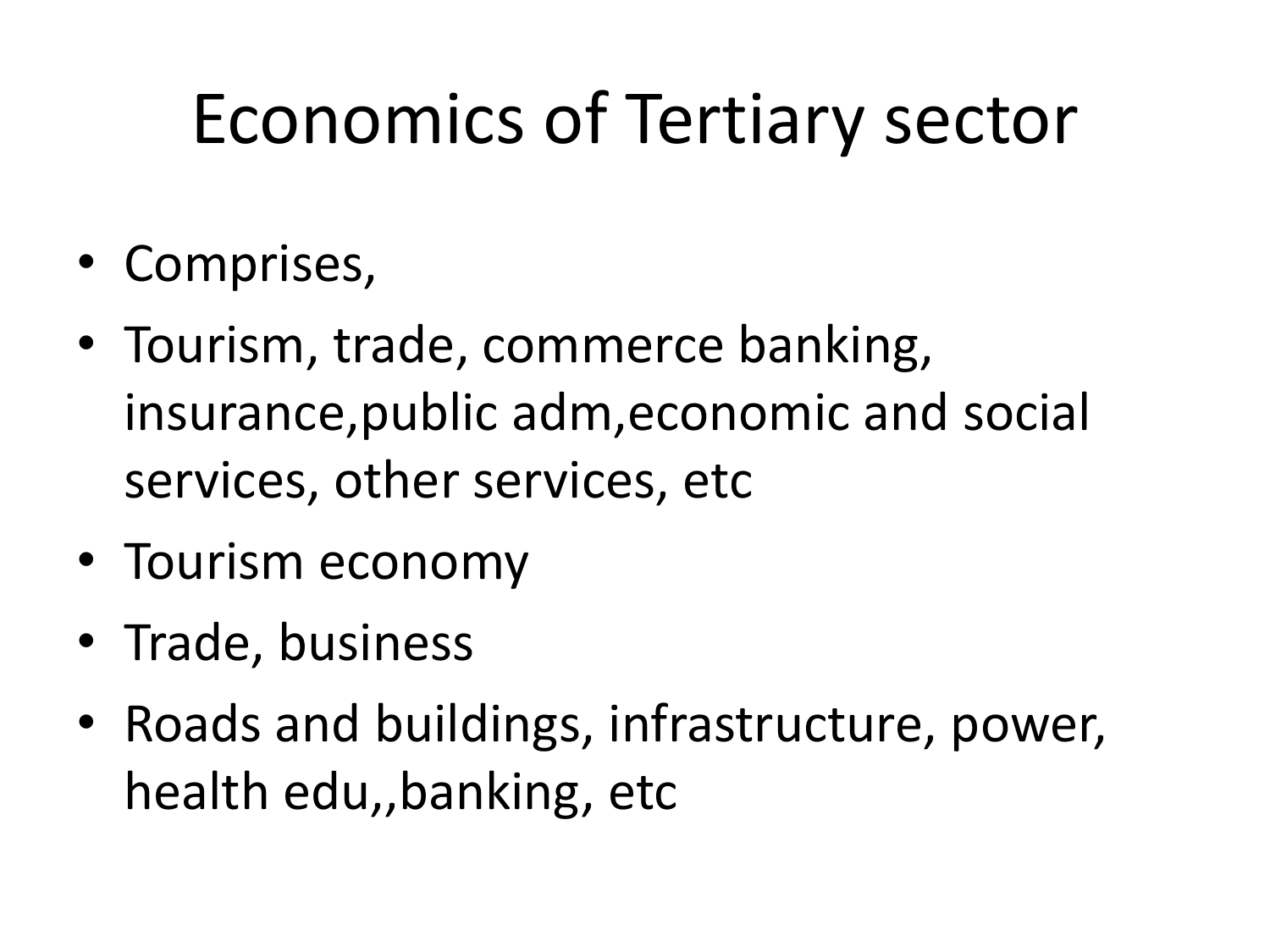#### Sectoral shares

- Sectors Primary Secondary Tertiary
- 1980-81 47 13 40
- 1999-00 34 20 46
- 2007-08 26 21 53
- 2016-17 16 26 58
- In 1949-50 the share of primary sector was more than 68 percent in state GDP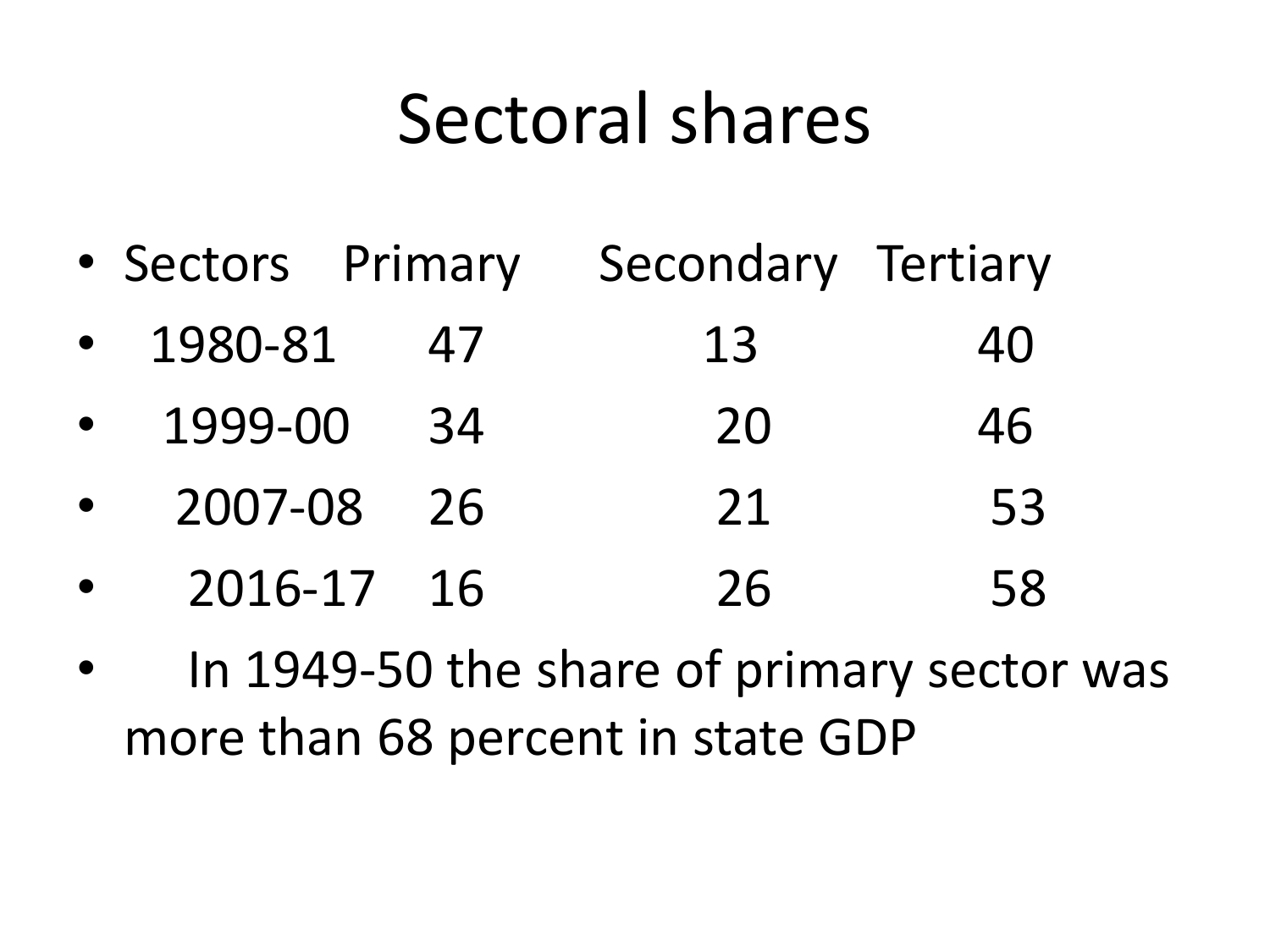#### Public Finance 1973-74 2016-17 • Own tax rev (OTR) 21.9 18.6 • Non tax re (NTR) 20.10 9.4 • Tax Revenue  $42.23$  28.0 • State share of Union Exc 7.30 22.6 • Grant in aid 51.0 49.0

- Public adm 15%
- For most of the fiscal the IRM has been 20 percent 80 percent external resource
- Therefore, on financial/resource front the State is dependent today 72-73 percent on Centre. Financially also dependent.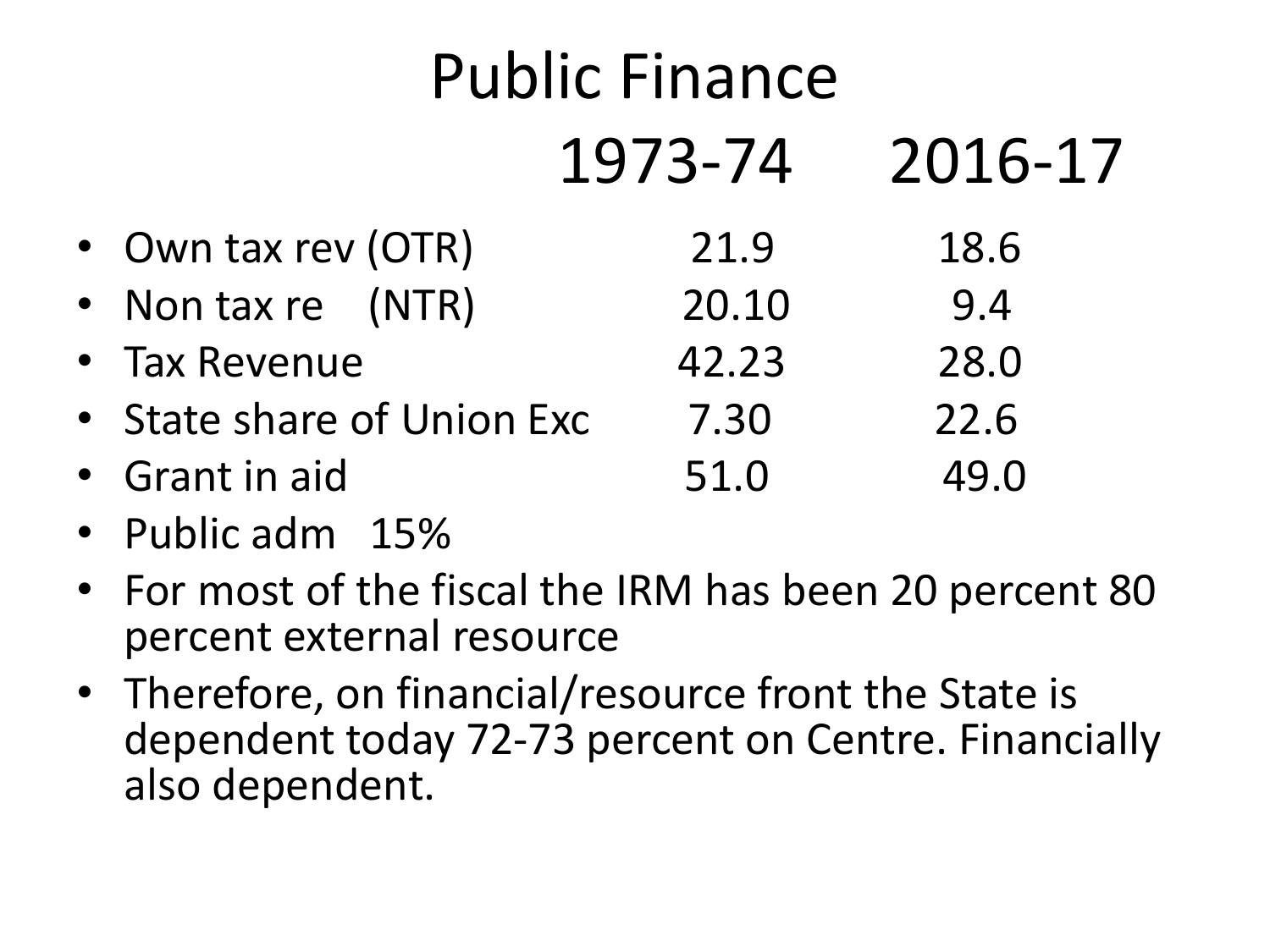# Development process/Strategy

- Economically dependent
- Structurally dependent
- Financially dependent
- Unabated dependent generates a syndrome characteristics
- Fall out- Unemployment -SKEWPY,NSS,CMIE
- Poverty and inequality -own BPL Survey
- Sustainability of growth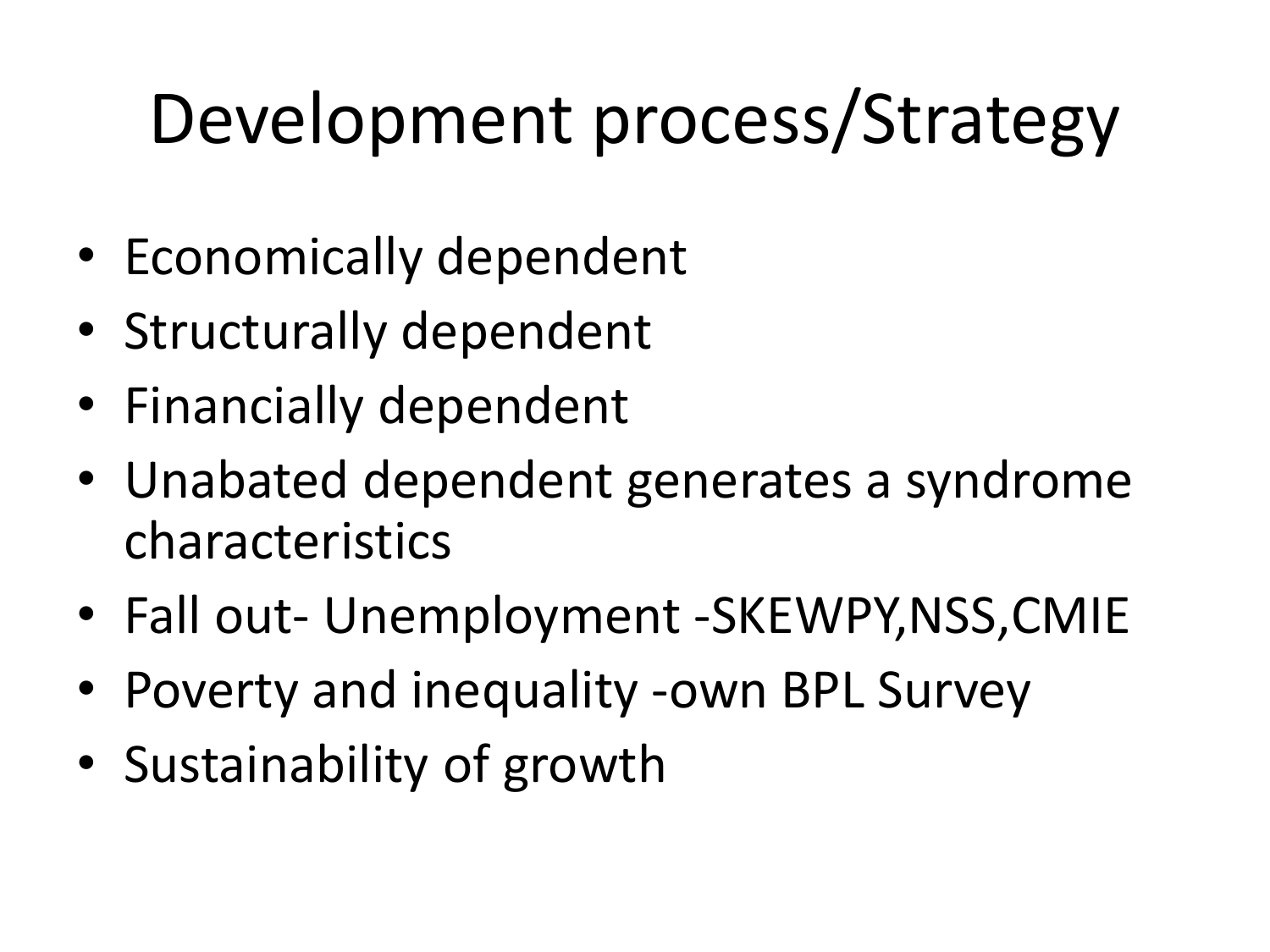## State of economy

- Imports worth Rs. 419 crore in 1985-86
- -do- Rs. 37 thousand cr
- exports in 2001-02 950 cr imports 4772 cr
- exports 2010-11 13836 cr imports 24024 cr
- exports 2016-17 20 thousand cr imports 37 thousand cr
- Share of agriculture and industry on decline
- Share of service more than half
- Share of workers in agriculture in 1961 77% in 2017 29 %
- Public finance- 78 % dependence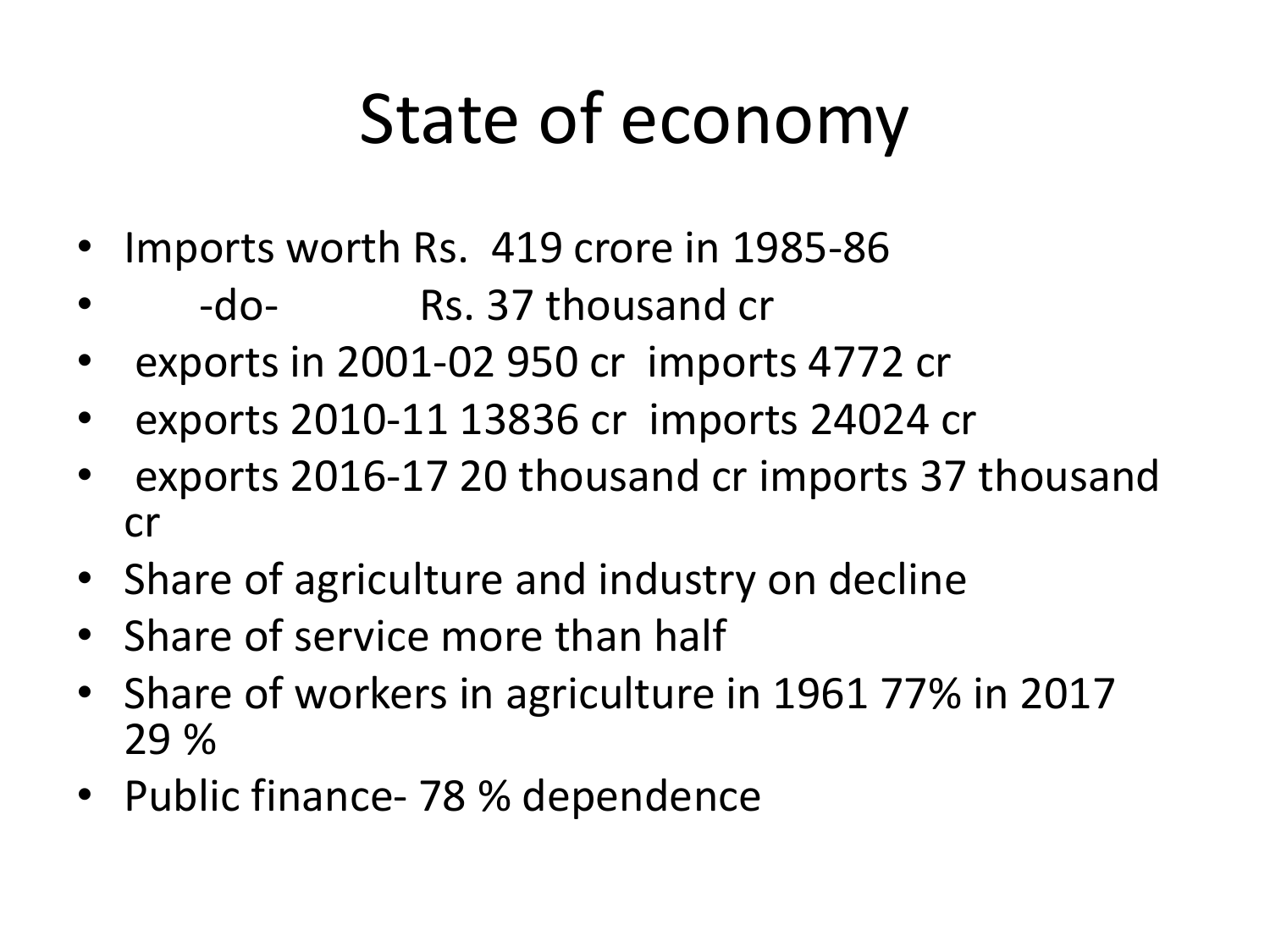## Crisis and explosive crisis

- In 1950s strategy of development
- Growth-oriented development strategy-NO
- Market-oriented development strategy-YES
- From 1960s, 1970s economic dependence strengthened
- Structural dependence accelerate
- Financial/resource dependence-1973-74 IRM 49%, central devolution 51% and in 2006-17, IRM 20 % CDR 80% ,today IRM shows upward trend.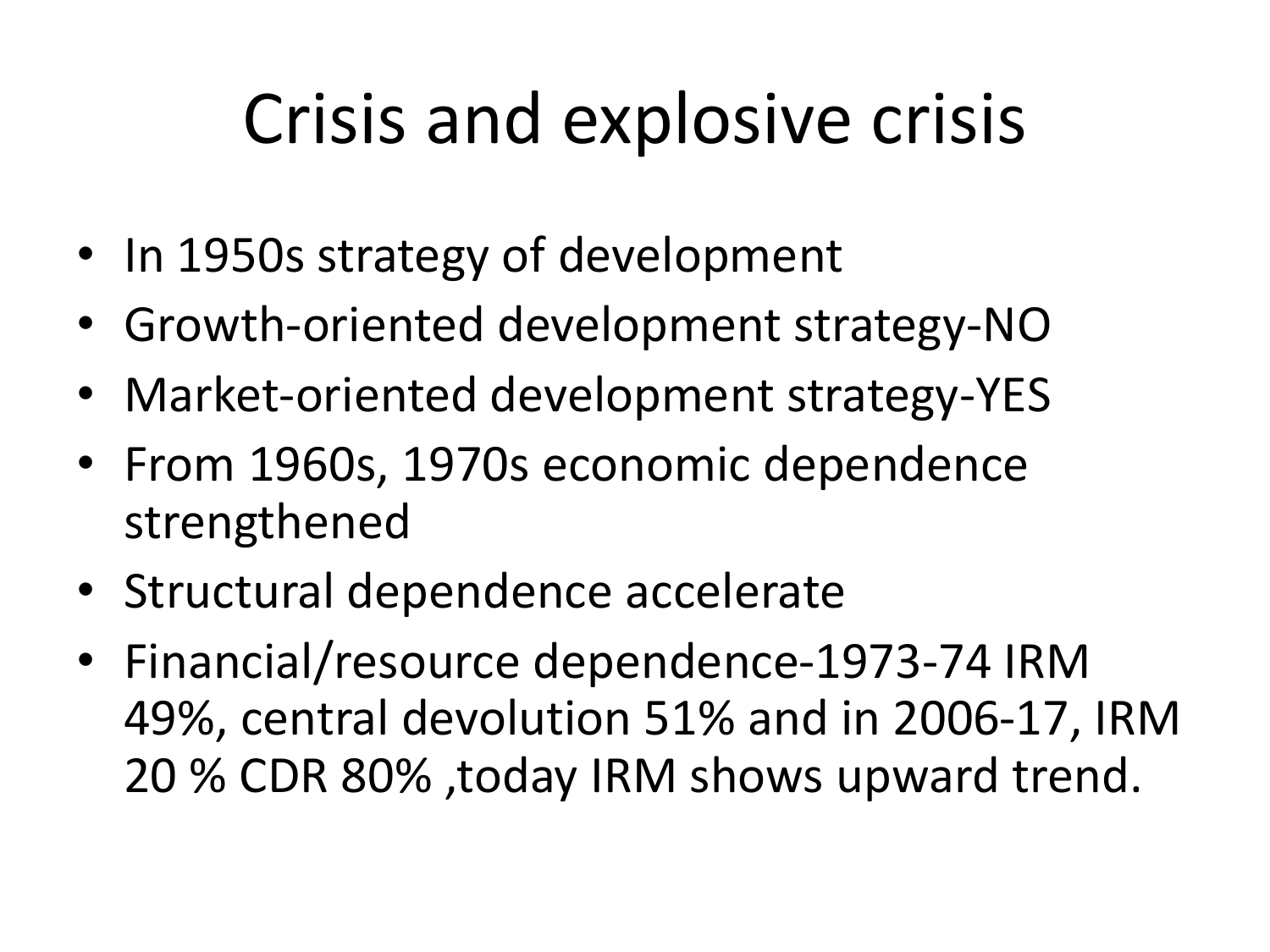## Economic opportunities

- Pursuant to MSG(market-orient strategy of growth) eco opp bound to decline
- Crisis in primary sector and secondary sector collide to generate explosive crisis
- System generates symptoms of syndrome
- Society gets in to syndrome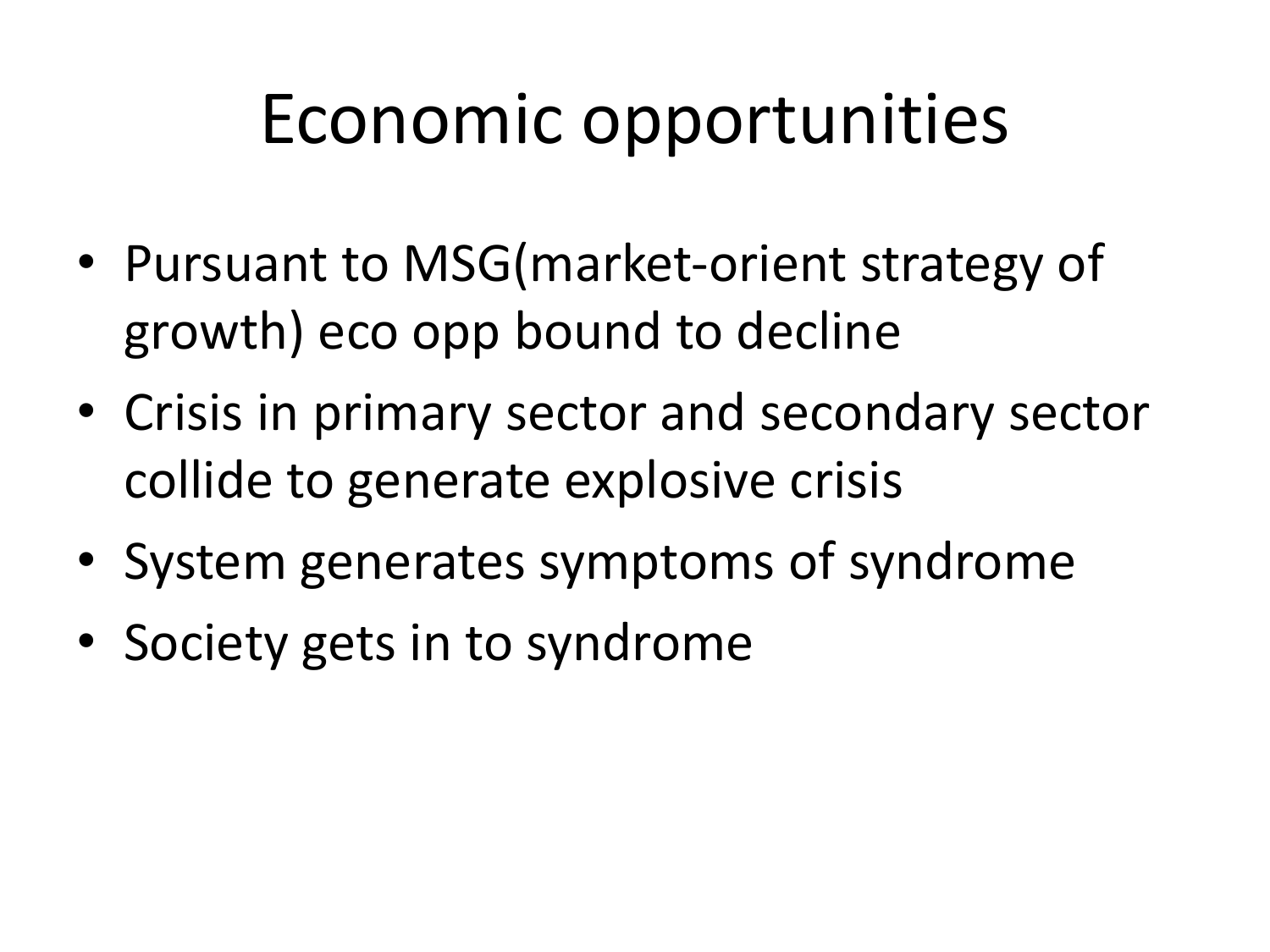## Dangerous fall-out characteristics

- Cumulative causation forces set in motion to further contribute syndrome. Syndrome fn of syndrome
- Society develops corrupt methods and practices, built in system
- Lack of commitment and dedication to cause of development process itself
- Emergence of non-work culture-society overtaken by nwc
- Lose posterity